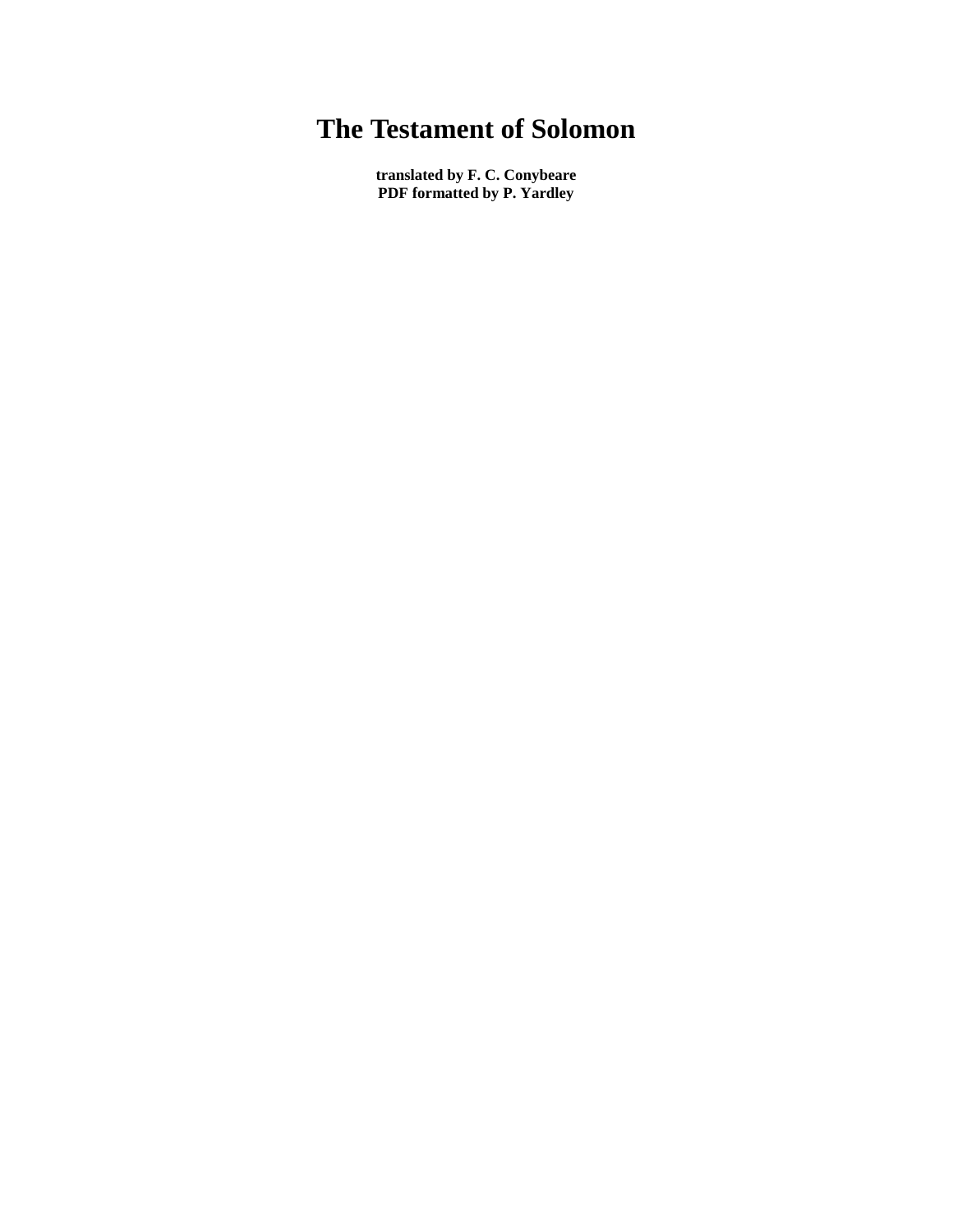**1.** Testament of Solomon, son of David, who was king in Jerusalem, and mastered and controlled all spirits of the air, on the earth, and under the earth. By means of them also he wrought all the transcendent works of the Temple. Telling also of the authorities they wield against men, and by what angels these demons are brought to naught.

Of the sage Solomon.

Blessed art thou, O Lord God, who didst give Solomon such authority. Glory to thee and might unto the ages. Amen.

**2.** And behold, when the Temple of the city of Jerusalem was being builded, and the artificers were working thereat, Ornias the demon came among them toward sunset; and he took away half of the pay of the chief-deviser's (?) little boy, as well as half his food. He also continued to suck the thumb of his right hand every day. And the child grew thin, although he was very much loved by the king.

**3.** So King Solomon called the boy one day, and questioned him, saying: "Do I not love thee more than all the artisans who are working in the Temple of God? Do I not give thee double wages and a double supply of food? How is it that day by day and hour by hour thow growest thinner?"

**4.** But the child said to the king: "I pray thee, O king. Listen to what has befallen all that thy child hath. After we are all released from our work on the Temple of God, after sunset, when I lie down to rest, one of the evil demons comes and takes away from me one half of my pay and one half of my food. Then he also takes hold of my right hand and sucks my thumb. And lo, my soul is opressed, and so my body waxes thinner every day."

**5.** Now when I Solomon heard this, I entered the Temple of God, and prayed with all my soul, night and day, that the demon might be delivered into my hands, and that I might gain authority over him. And it came about through my prayer that grace was given to me from the Lord Sabaoth by Michael his archangel. [He brought me] a little ring, having a seal consisting of an engraved stone, and said to me: "Take, O Solomon, king, son of David, the gift which the Lord God has sent thee, the highest Sabaoth. With it thou shalt lock up all demons of the earth, male and female; and with their help thou shalt build up Jerusalem. [But] thou [must] wear this seal of God. And this engraving of the seal of the ring sent thee is a Pentalpha."

**6.** And I Solomon was overjoyed, and praised and glorified the God of heaven and earth. And on the morrow I called the boy, and gave him the ring, and said to him: "take this, and at the hour in which the demon shall come unto thee, throw this ring at the chest of the demon, and say to him: 'In the name of God, King Solomon calls thee hither.' And then do thou come running to me, without having any misgivings or fear in respect of aught thou mayest hear on the part of the demon."

**7.** So the child took the ring, and went off; and behold, at the customary hour Ornias, the fierce demon, came like a burning fire to take the pay from the child. But the child according to the instructions received from the king, threw the ring at the chest of the demon, and said: "King Solomon calls thee hither." And then he went off at a run to the king. But the demon cried out aloud, saying: "Child, why hast thou done this to me? Take the ring off me, and I will render to thee the gold of the earth. Only take this off me, and forbear to lead me away to Solomon."

**8.** But the child said to the demon: "As the Lord God of Israel liveth, I will not brook thee. So come hither." And the child came at a run, rejoicing, to the king, and said: "I have brought the demon, O king, as thou didst command me, O my master. And behold, he stands before the gates of the court of thy palace, crying out, and supplicating with a loud voice; offering me the silver and gold of the earth if I will only bring him unto thee."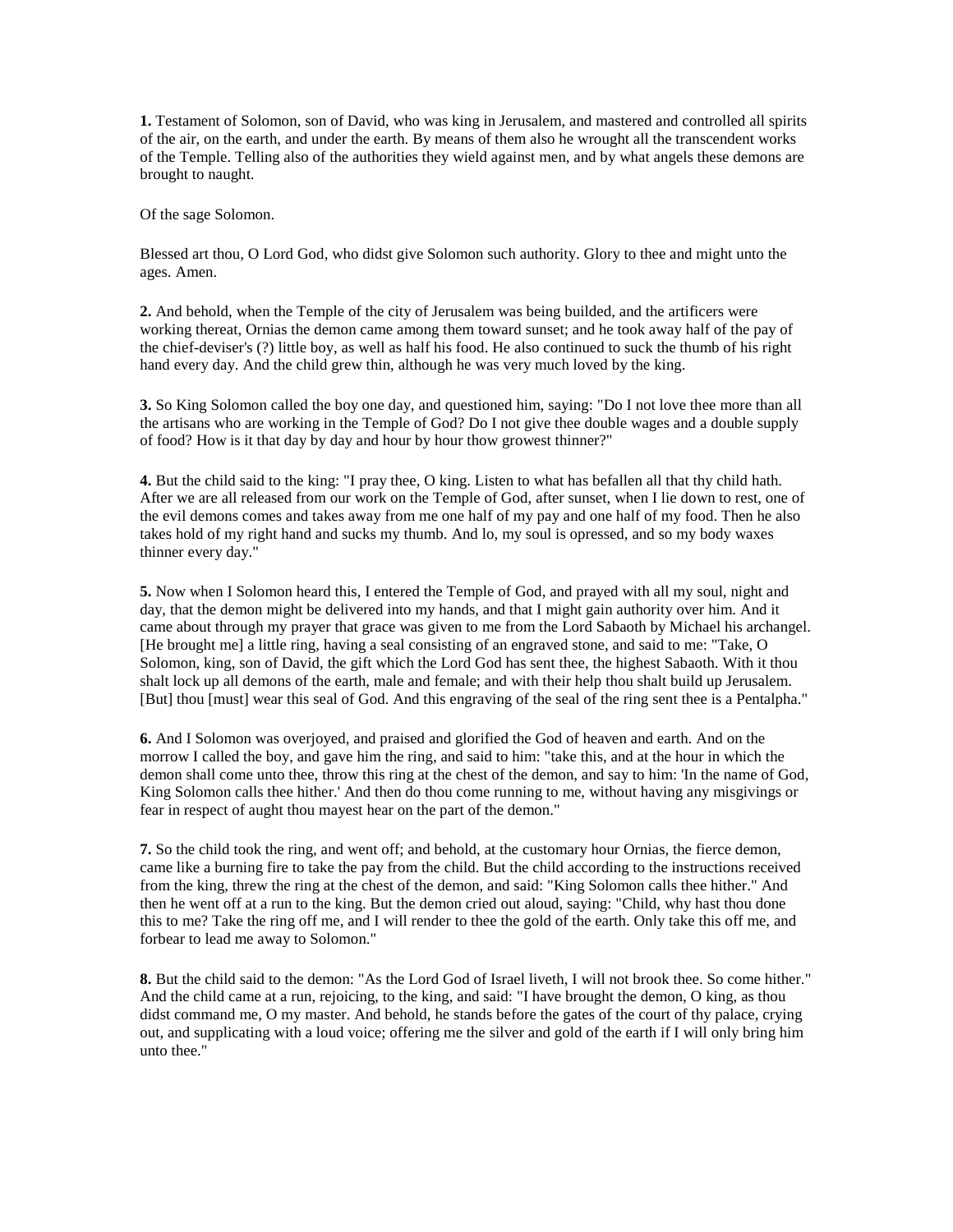**9.** And when Solomon heard this, he rose up from his throne, and went outside into the vestibule of the court of his palace; and there he saw the demon, shuddering and trembling. And he said to him: "Who art thou?" And the demon answered: "I am called Ornias."

**10.** And Solomon said to him: "Tell me, O demon, to what zodiacal sign thou art subject." And he answered: "To the Water-pourer. And those who are consumed with desire for the noble virgins upon earth [...], these I strangle. But in case there is no disposition to sleep, I am changed into three forms. Whenever men come to be enamoured of women, I metamorphose myself into a comely female; and I take hold of the men in their sleep, and play with them. And after a while I again take to my wings, and hide me to the heavenly regions. I also appear as a lion, and I am commanded by all the demons. I am offspring of the archangel Uriel, the power of God."

**11.** I Solomon, having heard the name of the archangel, prayed and glorified God, the Lord of heaven and earth. And I sealed the demon and set him to work at stone-cutting, so that he might cut the stones in the Temple, which, lying along the shore, had been brought by the Sea of Arabia. But he, fearful of the iron, continued and said to me: "I pray thee, King Solomon, let me go free; and I will bring you all the demons." And as he was not willing to be subject to me, I prayed the archangel Uriel to come and succour me; and I forthwith beheld the archangel Uriel coming down to me from the heavens.

**12.** And the angel bade the whales of the sea come out of the abyss. And he cast his destiny upon the ground, and that [destiny] made subject [to him] the great demon. And he commanded the great demon and bold Ornias, to cut stones at the Temple. And accordingly I Solomon glorified the God of heaven and Maker of the earth. And he bade Ornias come with his destiny, and gave him the seal, saying: "Away with thee, and bring me hither the prince of all the demons."

**13.** So Ornias took the finger-ring, and went off to Beelzeboul, who has kingship over the demons. He said to him: "Hither! Solomon calls thee." But Beelzeboul, having heard, said to him: "Tell me, who is this Solomon of whom thou speakest to me?" Then Ornias threw the ring at the chest of Beelzeboul, saying: "Solomon the king calls thee." But Beelzeboul cried aloud with a mighty voice, and shot out a great burning flame of fire; and he arose, and followed Ornias, and came to Solomon.

**14.** And when I saw the prince of demons, I glorified the Lord God, Maker of heaven and earth, and I said: "Blessed art thou, Lord God Almighty, who hast given to Solomon thy servant wisdom, the assessor of the wise, and hast subjected unto me all the power of the devil."

**15.** And I questioned him, and said: "Who art thou?" The demon replied: "I am Beelzebub, the exarch of the demons. And all the demons have their chief seats close to me. And I it is who make manifest the apparition of each demon." And he promised to bring to me in bonds all the unclean spirits. And I again glorified the God of heaven and earth, as I do always give thanks to him.

**16.** I then asked of the demon if there were females among them. And when he told me that there were, I said that I desired to see them. So Beelzeboul went off at high speed, and brought unto me Onoskelis, that had a very pretty shape, and the skin of a fair-hued woman; and she tossed her head.

**17.** And when she was come, I said to her: "Tell me who art thou?'' But she said to me: "I am called Onoskelis, a spirit wrought ...[?shabtai/Saturn?], lurking upon the earth. There is a golden cave where I lie. But I have a place that ever shifts. At one time I strangle men with a noose; at another, I creep up from the nature to the arms [in marg: "worms"]. But my most frequent dwelling-places are the precipices, caves, ravines. Oftentimes, however, do I consort with men in the semblance of a woman, and above all with those of a dark skin. For they share my star with me; since they it is who privily or openly worship my star, without knowing that they harm themselves, and but whet my appetite for further mischief. For they wish to provide money by means of memory (commemoration?), but I supply a little to those who worship me fairly."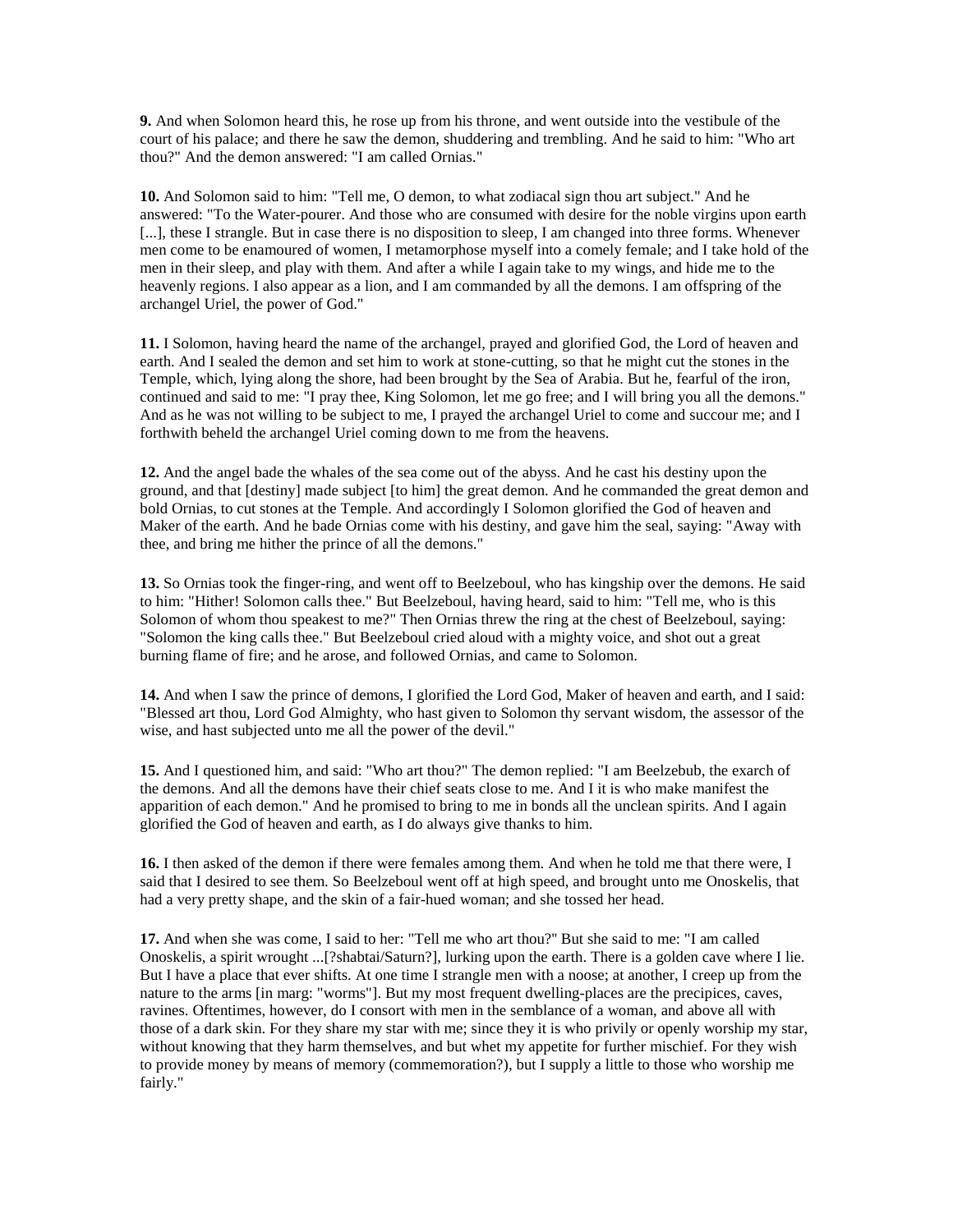**18.** And I Solomon questioned her about her birth, and she replied: "I was born of a voice untimely, the socalled echo of a man's ordure [1] dropped in a wood."

[1. For the demon born of an echo we have an analogue in the Hebrew Bath Kol, "the daughter of a voice." In the Gnostic Hymn to Hermes, edited by Dieterich, Abrasax, p 19, we read, l. 104...]

**19.** And I said to her: "Under what star dost thou pass?" And she answered me: "Under the star of the full moon, for the reason that the moon travels over most things." Then I said to her: "And what angel is it that frustrates thee?" And she said to me: "He that in thee [or "through thee"] is reigning." And I thought that she mocked me, and bade a soldier strike her. But she cried aloud, and said: "I am [subjected] to thee, O king, by the wisdom of God given to thee, and by the angel Joel."

**20.** So I commanded her to spin the hemp for the ropes used in the building of the house of God; and accordingly, when I had sealed and bound her, she was so overcome and brought to naught as to stand night and day spinning the hemp.

**21.** And I at once bade another demon to be led unto me; and instantly there approached me the demon Asmodeus, bound, and I asked him: "Who art thou ?'' But he shot on me a glance of anger and rage, and said: "And who art thou?'' And I said to him: "Thus punished as thou art, answerest thou me?" But he, with rage, said to me: "But how shall I answer thee, for thou art a son of man; whereas I was born an angel's seed by a daughter of man, so that no word of our heavenly kind addressed to the earth-born can be overweening. Wherefore also my star is bright in heaven, and men call it, some the Wain, and some the dragon's child. I keep near unto this star. So ask me not many things; for thy kingdom also after a little time is to be disrupted, and thy glory is but for a season. And short will be thy tyranny over us; and then we shall again have free range over mankind, so as that they shall revere us as if we were gods, not knowing, men that they are, the names of the angels set over us."

**22.** And I Solomon, on hearing this, bound him more carefully, and ordered him to be flogged with thongs of ox-hide, and to tell me humbly what was his name and what his business. And he answered me thus: "I am called Asmodeus among mortals, and my business is to plot against the newly wedded, so that they may not know one another. And I sever them utterly by many calamities, and I waste away the beauty of virgin women, and estrange their hearts."

**23.** And I said to him: "Is this thy only business?" And he answered me: "I transport men into fits of madness and desire, when they have wives of their own, so that they leave them, and go off by night and day to others that belong to other men; with the result that they commit sin, and fall into murderous deeds."

**24.** And I adjured him by the name of the Lord Sabaôth, saying: "Fear God, Asmodeus, and tell me by what angel thou art frustrated." But he said: "By Raphael, the archangel that stands before the throne of God. But the liver and gall of a fish put me to flight, when smoked over ashes of the tamarisk." I again asked him, and said: "Hide not aught from me. For I am Solomon, son of David, King of Israel. Tell me the name of the fish which thou reverest." And he answered: "It is the Glanos by name, and is found in the rivers of Assyria; wherefore it is that I roam about in those parts."

**25.** And I said to him: "Hast thou nothing else about thee, Asmodeus?" And he answered: "The power of God knoweth, which hath bound me with the indissoluble bonds of yonder one's seal, that whatever I have told thee is true. I pray thee, King Solomon, condemn me not to [go into] water." But I smiled, and said to him: "As the Lord God of my fathers liveth, I will lay iron on thee to wear. But thou shalt also make the clay for the entire construction of the Temple, treading it down with thy feet." And I ordered them to give him ten water-jars to carry water in. And the demon groaned terribly, and did the work I ordered him to do. And this I did, because that fierce demon Asmodeus knew even the future. And I Solomon glorified God, who gave wisdom to me Solomon his servant. And the liver of the fish and its gall I hung on the spike of a reed, and burned it over Asmodeus because of his being so strong, and his unbearable malice was thus frustrated.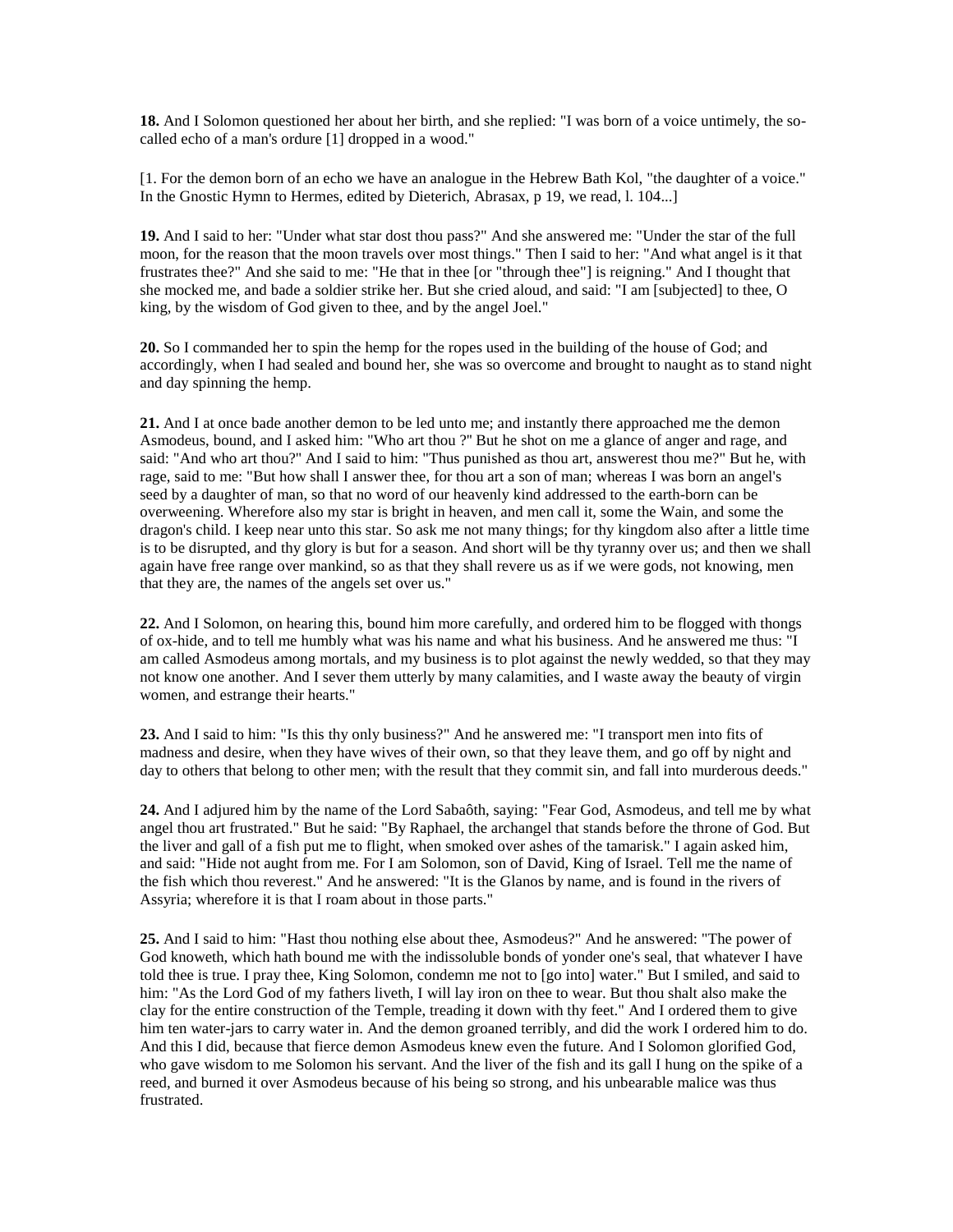**26.** And I summoned again to stand before me Beelzeboul, the prince of demons, and I sat him down on a raised seat of honour, and said to him: "Why art thou alone, prince of the demons?" And he said to me: "Because I alone am left of the angels of heaven that came down. For I was first angel in the first heaven being entitled Beelzeboul. And now I control all those who are bound in Tartarus. But I too have a child, and he haunts the Red Sea. And on any suitable occasion he comes up to me again, being subject to me; and reveals to me what he has done, and I support him.

**27.** I Solomon said unto him: "Beelzeboul, what is thy employment?" And he answered me: "I destroy kings. I ally myself with foreign tyrants. And my own demons I set on to men, in order that the latter may believe in them and be lost. And the chosen servants of God, priests and faithful men, I excite unto desires for wicked sins, and evil heresies, and lawless deeds; and they obey me, and I bear them on to destruction. And I inspire men with envy, and [desire for] murder, and for wars and sodomy, and other evil things. And I will destroy the world."

**28.** So I said to him: "Bring to me thy child, who is, as thou sayest, in the Red Sea." But he said to me: "I will not bring him to thee. But there shall come to me another demon called Ephippas. Him will I bind, and he will bring him up from the deep unto me." And I said to him: "How comes thy son to be in the depth of the sea, and what is his name? "And he answered me: "Ask me not, for thou canst not learn from me. However, he will come to thee by any command, and will tell thee openly."

**29.** I said to him: "Tell me by what angel thou art frustrated." And he answered: "By the holy and precious name of the Almighty God, called by the Hebrews by a row of numbers, of which the sum is 644, and among the Greeks it is Emmanuel [1]. And if one of the Romans adjure me by the great name of the power Eleéth, I disappear at once."

[1. The text must be faulty, for the word Emmanuel is the Hebrew. The sum 644 is got by adding together the Greek numbers.]

**30.** I Solomon was astounded when I heard this; and I ordered him to saw up Theban [1] marbles. And when he began to saw the marbles, the other demons cried out with a loud voice, howling because of their king Beelzeboul.

[1. We hear of Pentelic marble in Strabo, but the reference in the text may be to Thebes in Egypt.]

**31.** But I Solomon questioned him, saying: "If thou wouldst gain a respite, discourse to me about the things in heaven." And Beelzeboul said: "Hear, O king, if thou burn gum, and incense, and bulb of the sea [1], with nard and saffron, and light seven lamps in an earthquake [2], thou wilt firmly fix thy house. And if, being pure [3], thou light them at dawn in the sun alight, then wilt thou see the heavenly dragons, how they wind themselves along and drag the chariot of the sun."

[1. Perhaps the "sea-bulbs" were the balls of hair-like texture which the sea washes up on Mediterranean shores, e.g. in Tunisia. 2. Perhaps "in a row," should be read. 3. For the condition here insisted on cp. Dieterich, Abrasax, p. 141, where in an incantation ceremonial purity is similarly insisted on. The ritual of a magic papyrus given by Dieterich, p. 169, is very similar to that here prescribed in the Testament.]

**32.** And I Solomon, having heard this, rebuked him, and said: "Silence for this present [1], and continue to saw the marbles as I commanded thee." And I Solomon praised God, and commanded another demon to present himself to me. And one came before me who carried his face high up in the air, but the rest of the spirit curled away like a snail. And it broke through the few soldiers, and raised also a terrible dust on the ground, and carried it upwards; and then again hurled it back to frighten us, and asked what questions I could ask as a rule. And I stood up, and spat [2] on the ground in that spot, and sealed with the ring of God. And forthwith the dust-wind stopped. Then I asked him, saying: "Who art thou, O wind?" Then he once more shook up a dust, and answered me: "What wouldst thou have, King Solomon?" I answered him: "Tell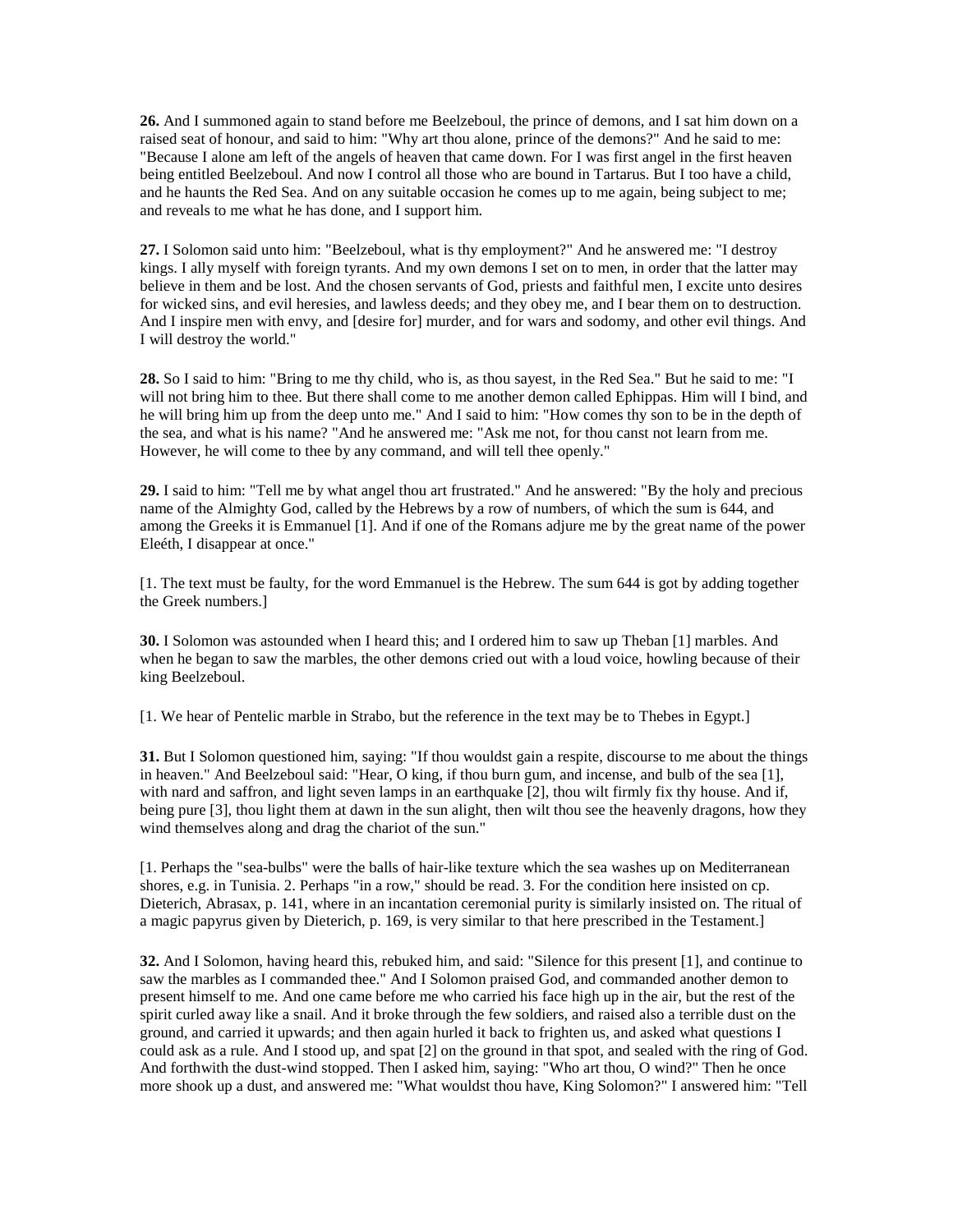me what thou art called, and I would fain ask thee a question. But so far I give thanks to God who has made me wise to answer their evil plots."

[1. So Luke xxii. 51. 2. For the use of spittle to produce a cure or other effect in a magical way, cp. Mark vii. 33 and viii. 23. In John ix. 6, Jesus, we read, "spat on the ground, and made clay of the spittle, and anointed the eyes with the clay." Of this magic use of spittle Pliny, in his Natural History, gives numerous examples. It was common in antiquity.]

**33.** But [the demon] answered me: "I am the spirit of the ashes (Tephras)." And I said to him: "What is thy pursuit?" And he said: "I bring darkness on men, and set fire to fields; and I bring homesteads to naught. But most busy am I in summer. However, when I get an opportunity, I creep into corners of the wall, by night and day. For I am offspring of the great one, and nothing less." Accordingly I said to him: "Under what star dost thou lie?" And he answered: "In the very tip of the moon's horn, when it is found in the south. There is my star. For I have been bidden to restrain the convulsions of the hemitertian fever; and this is why many men pray to the hemitertian fever, using these three names: Bultala, Thallal, [24] Melchal. And I heal them." And I said to him: "I am Solomon; when therefore thou wouldst do harm, by whose aid dost thou do it?" But he said to me: "By the angel's, by whom also the third day's fever is lulled to rest." So I questioned him, and said: "And by what name [1]?" And he answered: "That of the archangel Azael." And I summoned the archangel Azael, and set a seal on the demon, and commanded him to seize great stones, and toss them up to the workmen on the higher parts of the Temple. And, being compelled, the demon began to do what he was bidden to do.

## [1. Cp. Acts iv. 7.]

**34.** And I glorified God afresh who gave me this authority, and ordered another demon to come before me. And there came seven spirits [1], females, bound and woven together, fair in appearance and comely. And I Solomon, seeing them, questioned them and said: "Who are ye?" But they, with one accord, said with one voice [2]: "We are of the thirty-three elements of the cosmic ruler of the darkness [3]." And the first said: "I am Deception." The second said: "I am Strife." The third: "I am Klothod, which is battle." The fourth: "I am Jealousy." The fifth: "I am Power." The sixth: "I am Error." The seventh: "I am the worst of all, and our stars are in heaven. Seven stars humble in sheen, and all together. And we are called as it were goddesses. We change our place all and together, and together we live, sometimes in Lydia, sometimes in Olympus, sometimes in a great mountain."

[1. The Pleiades seem to be referred to. Cp. Job xxxviii. 31, in the Revised Version: "Canst thou bind the cluster of the Pleiades?" They had a malign influence. The grouping of evil spirits by sevens is common in Babylonian and Jewish folk-lore. As examples I may cite the Testamentum of Reuben, ch. 2, and the seven evil spirits of the N.T. Possibly, however, the Seven Planets are here in question; though this is unlikely, for they do not tally with the description given. 2. Rom. xv. 6 has the same phrase. For "thirty-three" we should read "thirty-six" elements. Note that later in the Testament these seven spirits are not among the Kosmokrators, a proof that the document before us is a composite one. 3. Paul speaks of the Kosmokrators in Eph. vi. 12: "Our wrestling is not against flesh and blood, but against the principalities, against the powers, against the world-rulers of this darkness." See Iren. Haer. I. i. 10.]

**35.** So I Solomon questioned them one by one, beginning with the first, and going down to the seventh. The first said: "I am Deception, I deceive and weave snares here and there. I whet and excite heresies. But I have an angel who frustrates me, Lamechalal."

**36.** Likewise also the second said: "I am Strife, strife of strifes. I bring timbers, stones, hangers, my weapons on the spot. But I have an angel who frustrates me, Baruchiachel."

**37.** Likewise also the third said: "I am called Klothod [1], which is Battle, and I cause the well-behaved to scatter and fall foul one of the other. And why do I say so much? I have an angel that frustrates me: "Marmarath."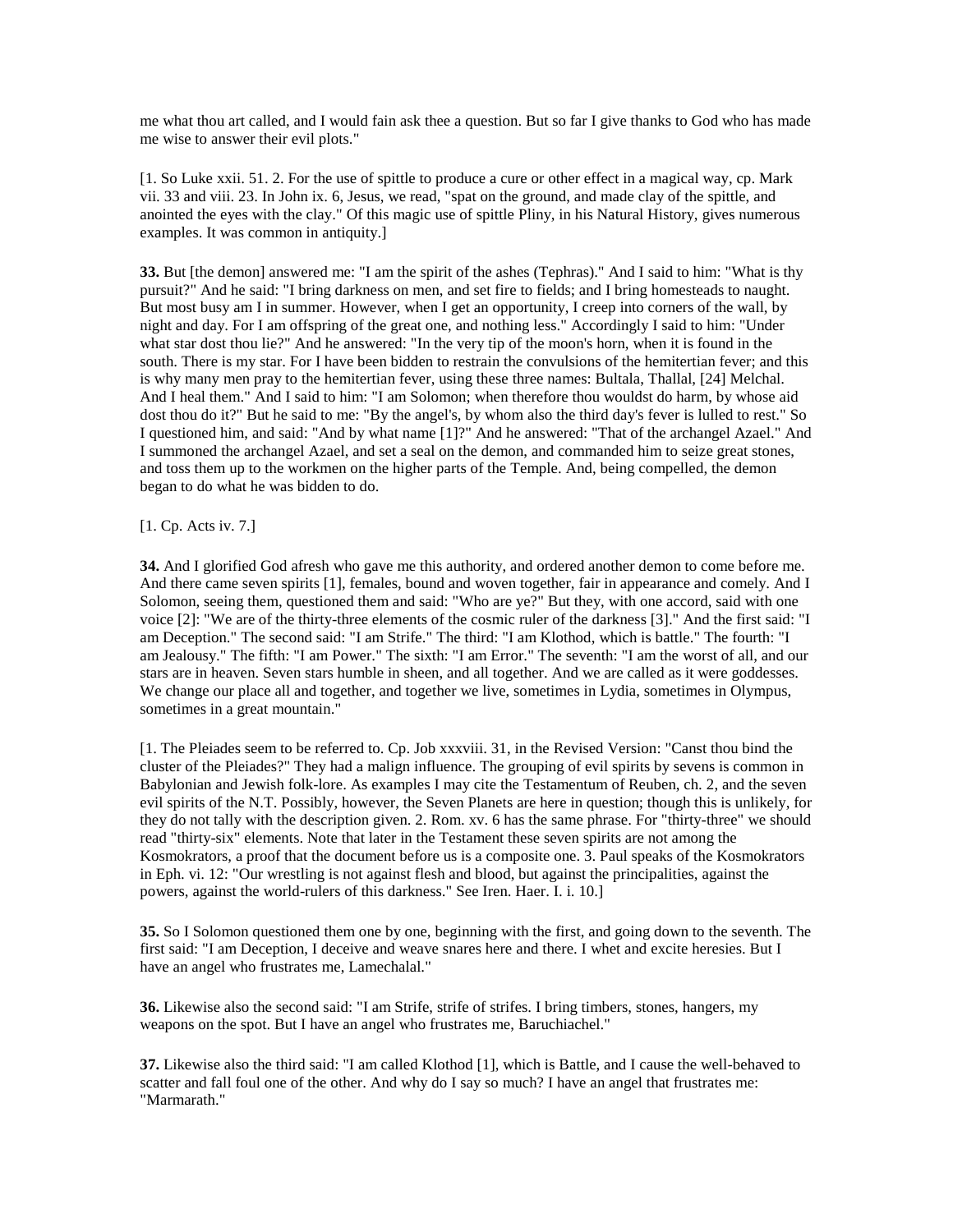[1. Fabricius, Cod. Pseudepigr. V.T. vol. I, p. 1047, reads Klothon, which must be i.q. Kludun, which Hesychius explains thus: ...]

**38.** Likewise also the fourth said: "I cause men to forget their sobriety and moderation. I part them and split them into parties; for Strife follows me hand in hand. I rend the husband from the sharer of his bed, and children from parents, and brothers from sisters. But why tell so much to my despite? I have an angel that frustrates me, the great Balthial."

**39.** Likewise also the fifth said: "I am Power. By power I raise up tyrants and tear down kings. To all rebels I furnish power. I have an angel that frustrates me, Asteraôth."

**40.** Likewise also the sixth said: "I am Error [1], O King Solomon. And I will make thee to err, as I have before made thee to err, when I caused thee to slay thy own brother [2]. I will lead you into error, so as to pry into graves [3]; and 1 teach them that dig, and I lead errant souls away from all piety, and many other evil traits are mine. But I have an angel that frustrates me, Uriel."

[1. Cp. Testam. of Symeon, ch. 3. 2. See I Kings ii. 25. 3. A reference to necromancy, of which the object was to oblige the spirit of the dead to enter oneself.]

**41.** Likewise also the seventh said: "I am the worst, and I make thee worse off than thou wast; because I will impose the bonds of Artemis. But the locust [1] will set me free, for by means thereof is it fated that thou shalt achieve my desire [...]. For if one were wise, he would not turn his steps toward me."

[1. This refers to the closing incident narrated in the Testament, the sacrificing by Solomon of five locusts to Moloch. Tatian, Orat. ad Graecos, cap. 12, speaks of Artemis magos. She is the same as Hecate.]

**42.** So I Solomon, having heard and wondered, sealed them with my ring; and since they were so considerable, I bade them dig the foundations of the Temple of God. For the length of it was 250 cubits. And I bade them be industrious, and with one murmur of joint protest they began to perform the tasks enjoined.

**43.** But I Solomon glorified the Lord, and bade another demon come before me. And there was brought to me a demon having all the limbs of a man, but without a head. And I, seeing him, said to him: "Tell me, who art thou?'' And he answered: "I am a demon." So I said to him: "Which?" And he answered me: "I am called Envy. For I delight to devour heads, being desirous to secure for myself a head; but I do not eat enough, but am anxious to have such a head as thou hast."

**44.** I Solomon, on hearing this, sealed him, stretching out my hand against his chest. Whereon the demon leapt up, and threw himself down, and gave a groan, saying: "Woe is me! where am I come to? O traitor Ornias, I cannot see!" So I said to him: "I am Solomon. Tell me then how thou dost manage to see." And he answered me: "By means of my feelings." I then, Solomon, having heard his voice come up to me, asked him how he managed to speak. And he answered me: "I, O King Solomon, am wholly voice, for I have inherited the voices of many men. For in the case of all men who are called dumb, I it is who smashed their heads, when they were children and had reached their eighth day. Then when a child is crying in the night, I become a spirit, and glide by means of his voice [...]. In the crossways [1] also I have many services to render, and my encounter is fraught with harm. For I grasp in all instant a man's head, and with my hands, as with a sword, I cut it off, and put it on to myself. And in this way, by means of the fire which is in me, through my neck it is swallowed up. I it is that sends grave mutilations and incurable on men's feet, and inflict sores."

[1. This seems the sense of enodiais, unless understood, trivialibus dis, "to the demons of the wayside or cross-road." Hecate was such a goddess, and in C.I. 26 we have mention of a daimon enodia, the Latin Trivia. As a subst. the neut. plur. enodia: = blisters caused by walking, in Theophr, Sud. 15.]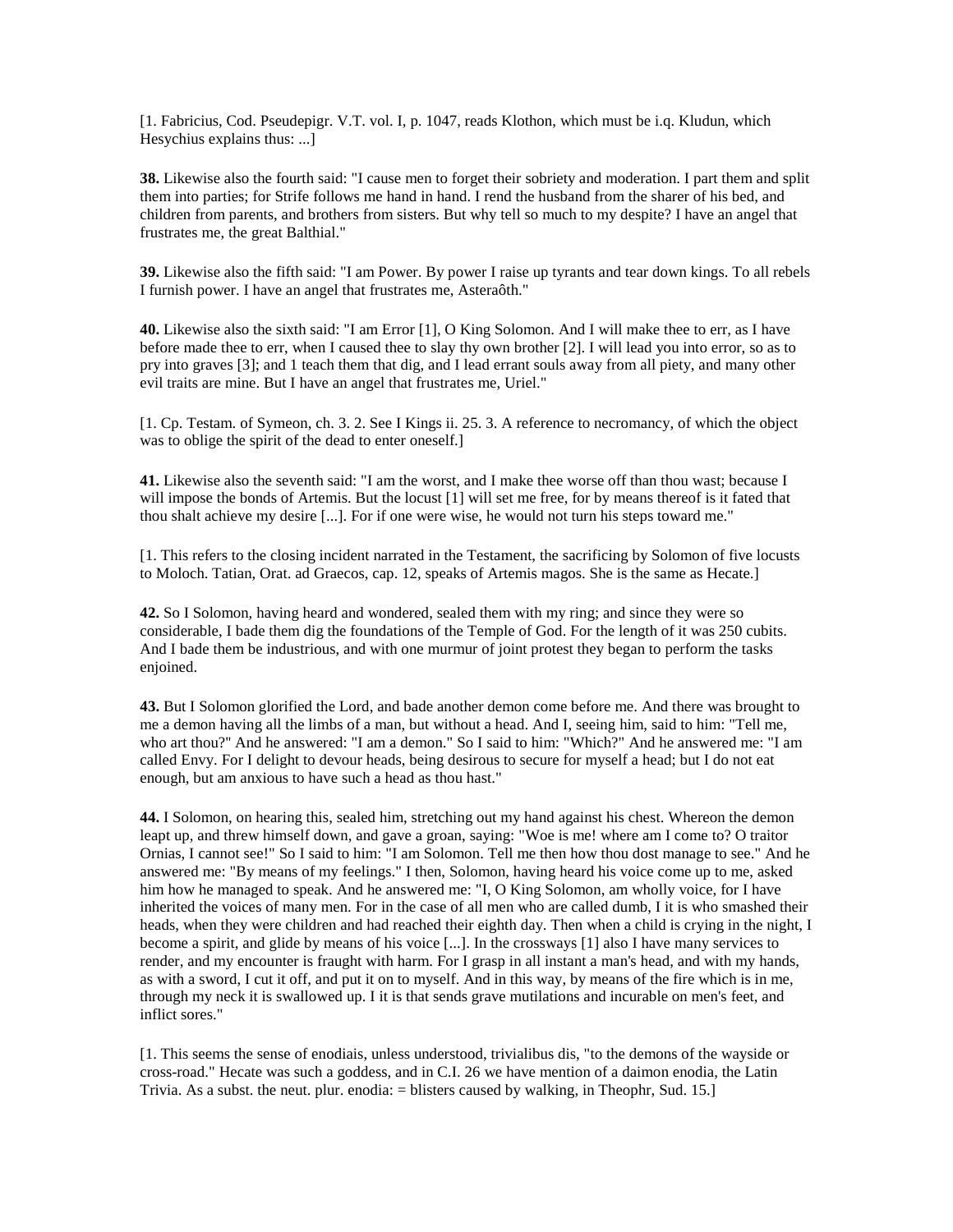**45.** And I Solomon, on hearing this, said to him: "Tell me how thou dost discharge forth the fire? Out of what sources dost thou emit it?" And the spirit said to me: "From the Day-star [1]. For here hath not yet been found that Elburion, to whom men offer prayers and kindle lights. And his name is invoked by the seven demons before me. And he cherishes them."

[1. Or, "from the Orient."]

**46.** But I said to him: "Tell me his name." But he answered: "I cannot tell thee. For if I tell his name, I render myself incurable. But he will come in response to his name." And on hearing this, I Solomon said to him: "Tell me then, by what angel thou art frustrated?" And he answered: "By the fiery flash of lightning." And I bowed myself before the Lord God of Israel, and bade him remain in the keeping of Beelzeboul until Iax [1] should come.

[1. Bornemann conjectures "a guardian or watcher." But the angel Iax recurs below in # 86.]

**47.** Then I ordered another demon to come before me, and there came into my presence a hound, having a very large shape, and it spoke with a loud voice, and said, "Hail, Lord, King Solomon!" And I Solomon was astounded. I said to it: Who art thou, O hound?" And it answered: "I do indeed seem to thee to be a hound, but before thou wast, O King Solomon, I was a man that wrought many unholy deeds on earth. I was surpassingly learned in letters, and was so mighty that I could hold the stars of heaven back. And many divine works did I prepare. For I do harm to men who follow after our star, and turn them to [...]. [1] And I seize the frenzied men by the larynx, and so destroy them."

[1. The MS. has a vox nihili. Can it mean "her that is born of echo" (see above, p. 19, n. 8).?]

**48.** And I Solomon said to him: "What is thy name?" And he answered: ''Staff" (Rabdos). And I said to him: "What is thine employment? And what results canst thou achieve?" And he replied: ''Give me thy man, and I will lead him away into a mountainous spot, and will show him a green stone tossed to and fro, with which thou mayest adorn the temple of the Lord God."

**49.** And I Solomon, on hearing this, ordered my servant to set off with him, and to take the finger-ring bearing the seal of God with him. And I said to him: "Whoever shall show thee the green stone, seal him with this finger-ring. And mark the spot with care, and bring me the demon hither. And the demon showed him the green stone, and he sealed it, and brought the demon to me. And I Solomon decided to confine with my seal on my right hand the two, the headless demon, likewise the hound, that was so huge [1]; he should be bound as well. And I bade the hound keep safe the fiery spirit so that lamps as it were might by day and night cast their light through its maw on the artisans at work.

[1. The text seems corrupt here.]

**50.** And I Solomon took from the mine of that stone 200 shekels for the supports of the table of incense, which was similar in appearance. And I Solomon glorified the Lord God, and then closed round the treasure of that stone. And I ordered afresh the demons to cut marble for the construction of the house of God. And I Solomon prayed to the Lord, and asked the hound, saying: "By what angel art thou frustrated?" And the demon replied: "By the great Brieus [1]."

[1. Briareus is suggested by Bornemann as the right reading, but with little probability, since Briareus would not have been turned into an angel.]

**51.** And I praised the Lord God of heaven and earth, and bade another demon come forward to me; and there came before me one in the form of a lion roaring. And he stood and answered me saying: "O king, in the form which I have, I am a spirit quite incapable of being perceived. Upon all men who lie prostrate with sickness I leap, coming stealthily along; and I render the man weak, so that his habit of body is enfeebled.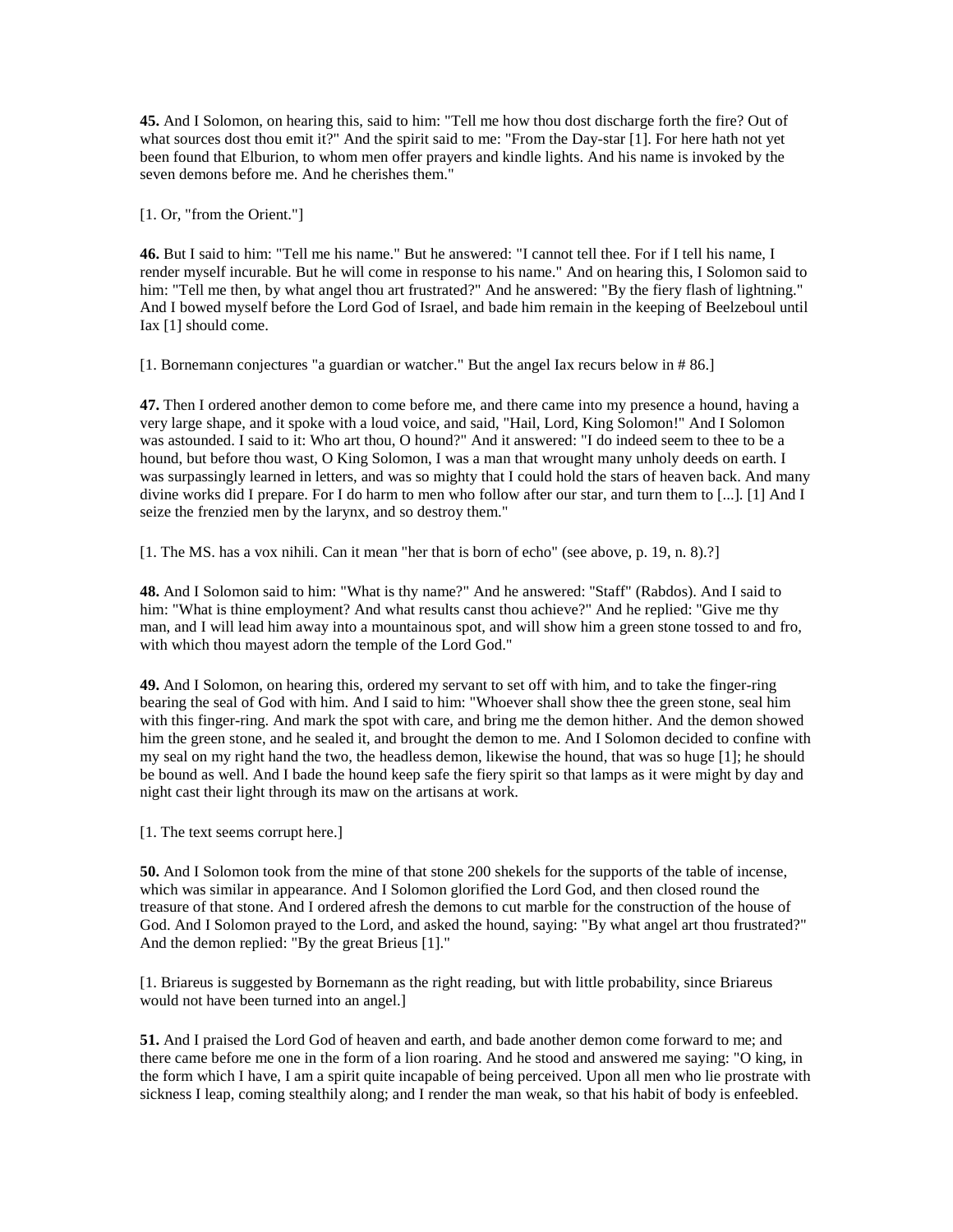But I have also another glory, O king. I cast out demons, and I have legions under my control. And I am capable of being received [1] in my dwelling-places, along with all the demons belonging to the legions under me." But I Solomon, on hearing this, asked him: "What is thy name?" But he answered: "Lionbearer, Rath [2] in kind." And I said to him: "How art thou to be frustrated along with thy legions? What angel is it that frustrates thee?" And he answered: "If I tell thee my name, I bind not myself alone, but also the legions of demons under me."

[1. dektikos seems here to bear this sense, as also in the fragment of a very old commentary on the Shepherd of Hermas in the Oxyrhynchus papyri. part i, by Grenfell and Hunt, 1898, p. 9. The dwellingplaces are the persons of whom the spirit, good or evil, takes possession. So in the Docetic Acta Iohannis (ed. M.R. James) the Christ says: "I have no dwelling, and I have dwellings; I have no place, and I have places; I have no temple, and I have temples. ... Behold thyself in me who address thee." 2. radinos, "slender tapering" is suggested by Bornemann as the true reading, because a "staff" might be such.]

**52.** So I said to him: "I adjure thee in the name of the God Sabaoth, to tell me by what name thou art frustrated along with thy host." And the spirit answered me: "The 'great among men,' who is to suffer many things at the hands of men, whose name is the figure 644, which is Emmanuel; he it is who has bound us, and who will then come and plunge us from the steep [1] under water. He is noised abroad in the three letters which bring him down [2]."

[1. The allusion is to the swine of Gadara. 2. The three characters are apparently the numbers 644.]

**53.** And I Solomon, on hearing this, glorified God, and condemned his legion to carry wood from the thicket. And I condemned the lion-shaped one himself to saw up the wood small with his teeth, for burning in the unquenchable furnace for the Temple of God.

**54.** And I worshipped the Lord God of Israel, and bade another demon come forward. And there came before me a dragon, three-headed, of fearful hue. And I questioned him: "Who art thou?" And he answered me: "I am a caltrop-like spirit [1], whose activity in three lines. But I blind children in women's wombs, and twirl their ears round. And I make them deaf [2] and mute. And I have again in my third head means of slipping in [3]. And I smite men in the limbless part of the body, and cause them to fall down, and foam, and grind their teeth. But I have my own way of being frustrated, Jerusalem being signified in writing, unto the place called 'of the head [4]." For there is fore-appointed the angel of the great counsel, and now he will openly dwell on the cross. He doth frustrate me, and to him am I subject."

[1. Tribolaios. The tribolos was a three-spiked instrument, thrown on the ground to wound horses' feet. 2. bubá, an unknown word. 3. a word of doubtful sense. 4. i.e. Golgotha. The old legend was that Adam's skull reposed in this spot, and that the cross was planted upon it.]

**55.** "But in the place where thou sittest, O King Solomon, standeth a column in the air, of purple... [1] The demon called Ephippas hath brought [it] up from the Red Sea, from inner Arabia. He it is that shall be shut up in a skin-bottle and brought before thee. But at the entrance of the Temple, which thou hast begun to build, O King Solomon, lies stored much gold, which dig thou up and carry off." And I Solomon sent my servant, and found it to be as the demon told me. And I sealed him with my ring, and praised the Lord God."

[1. The meaning of the last part of this compound is unknown.]

**56.** So I said to him: "What art thou called?" And the demon said: "I am the crest of dragons." And I bade him make bricks in the Temple. He had human hands.

**57.** And I adored the Lord God of Israel, and bade another demon present himself. And there came before me a spirit in woman's form, that had a head without any limbs [1], and her hair was dishevelled. And I said to her: "Who art thou?" But she answered: "Nay, who art thou? And why dost thou want to hear concerning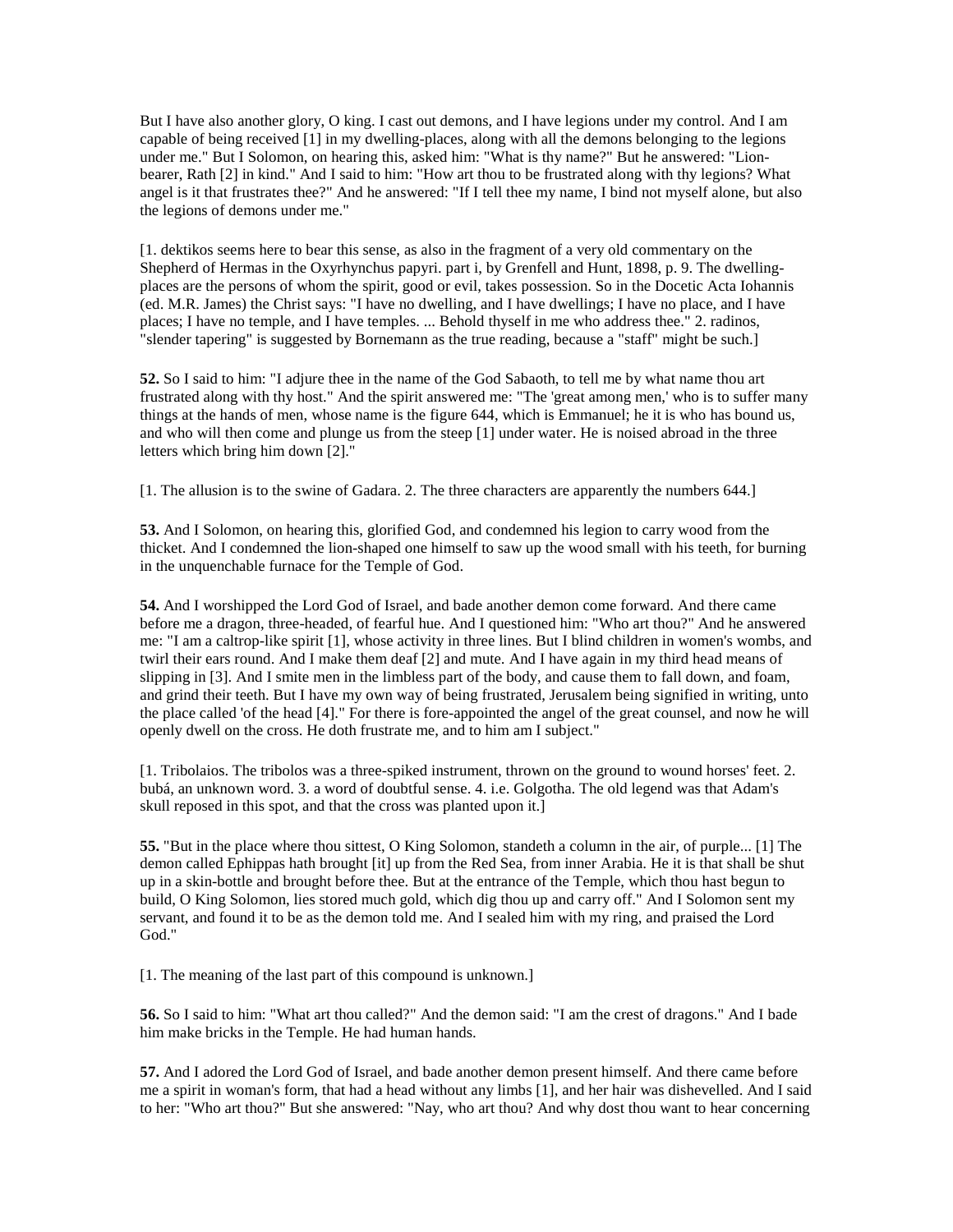me? But, as thou wouldst learn, here I stand bound before thy face. Go [30] then into thy royal storehouses and wash thy hands. Then sit down afresh before thy tribunal, and ask me questions; and thou shalt learn, O king, who I am."

[1. Here we seem to have the Greek head of Medusa transformed into a demon.]

**58.** And I Solomon did as she enjoined me, and restrained myself because of the wisdom dwelling in me [1]; in order that I might hear of her deeds, and reprehend them, and manifest them to men. And I sat down, and said to the demon: "What art thou?" And she said: "I am called among men Obizuth; and by night I sleep not, but go my rounds over all the world, and visit women in childbirth. And divining the hour I take my stand [2]; and if I am lucky, I strangle the child. But if not, I retire to another place. For I cannot for a single night retire unsuccessful. For I am a fierce [3] spirit, of myriad names and many shapes. And now hither, now thither I roam. And to westering parts I go my rounds. But as it now is, though thou hast sealed me round with the ring of God, thou hast done nothing. I am not standing before thee, and thou wilt not be able to command me. For I have no work other than the destruction of children, and the making their ears to be deaf, and the working of evil to their eyes, and the binding their mouths with a bond, and the ruin of their minds, and paining of their bodies."

[1. The Sophia, identified by Philo and the early Fathers with the Logos, is supposed to have entered into and taken possession of Solomon as it afterwards did with Jesus. 2. stamatihu, an unknown verb. 3. xalepón.]

**59.** When I Solomon heard this, I marvelled at her appearance, for I beheld all her body to be in darkness. But her glance was altogether bright and greeny, and her hair was tossed wildly like a dragon's; and the whole of her limbs were invisible. And her voice was very clear as it came to me. And I cunningly said: "Tell me by what angel thou art frustrated, O evil spirit?" By she answered me: "By the angel of God called Afarôt, which is interpreted Raphael, by whom I am frustrated now and for all time. His name, if any man know it, and write the same on a woman in childbirth, then I shall not be able to enter her. Of this name the number is 640 [1]." And I Solomon having heard this, and having glorified the Lord, ordered her hair to be bound, and that she should be hung up in front of the Temple of God; that all the children of Israel, as they passed, might see it, and glorify the Lord God of Israel, who had given me this authority, with wisdom and power from God, by means of this signet.

[1. Bornemann (Zeitschr. f.d. Hist. Theol. 1844, p. 38) gives the tale of figures.  $r = 100$ ;  $a = 1$ ;  $f = 500$ ;  $a =$  $1; m = 8; l = 30.$  Total 640.]

**60.** And I again ordered another demon to come before me. And the came, rolling itself along, one in appearance like to a dragon, but having the face and hands of a man. And all its limbs, except the feet, were those of a dragon; and it had wings on its back. And when I beheld it, I was astonied, and said: "Who art thou, demon, and what art thou called? And whence hast thou come? Tell me."

**61.** And the spirit answered and said: "This is the first time I have stood before the, O King Solomon. I am a spirit made into a god among men, but now brought to naught by the ring and wisdom vouchsafed to thee by God. Now I am the so-called winged dragon [1], and I chamber not with many women, but only with a few that are of fair shape, which possess the name of xuli, of this star. And I pair with them in the guise of a spirit winged in form, coitum habens per nates. And she on whom I have leapt goes heavy with child, and that which is born of her becomes eros. But since such offspring cannot be carried by men, the woman in question breaks wind. Such is my role. Supposed then only that I am satisfied, and all the other demons molested and disturbed by thee will speak the whole truth. But those composed of fire [2] will cause to be burned up by fire the material of the logs which is to be collected by them for the building in the Temple."

[1. pterodrákun, a word not in the lexicons. 2. Tà dè dià pyrós.]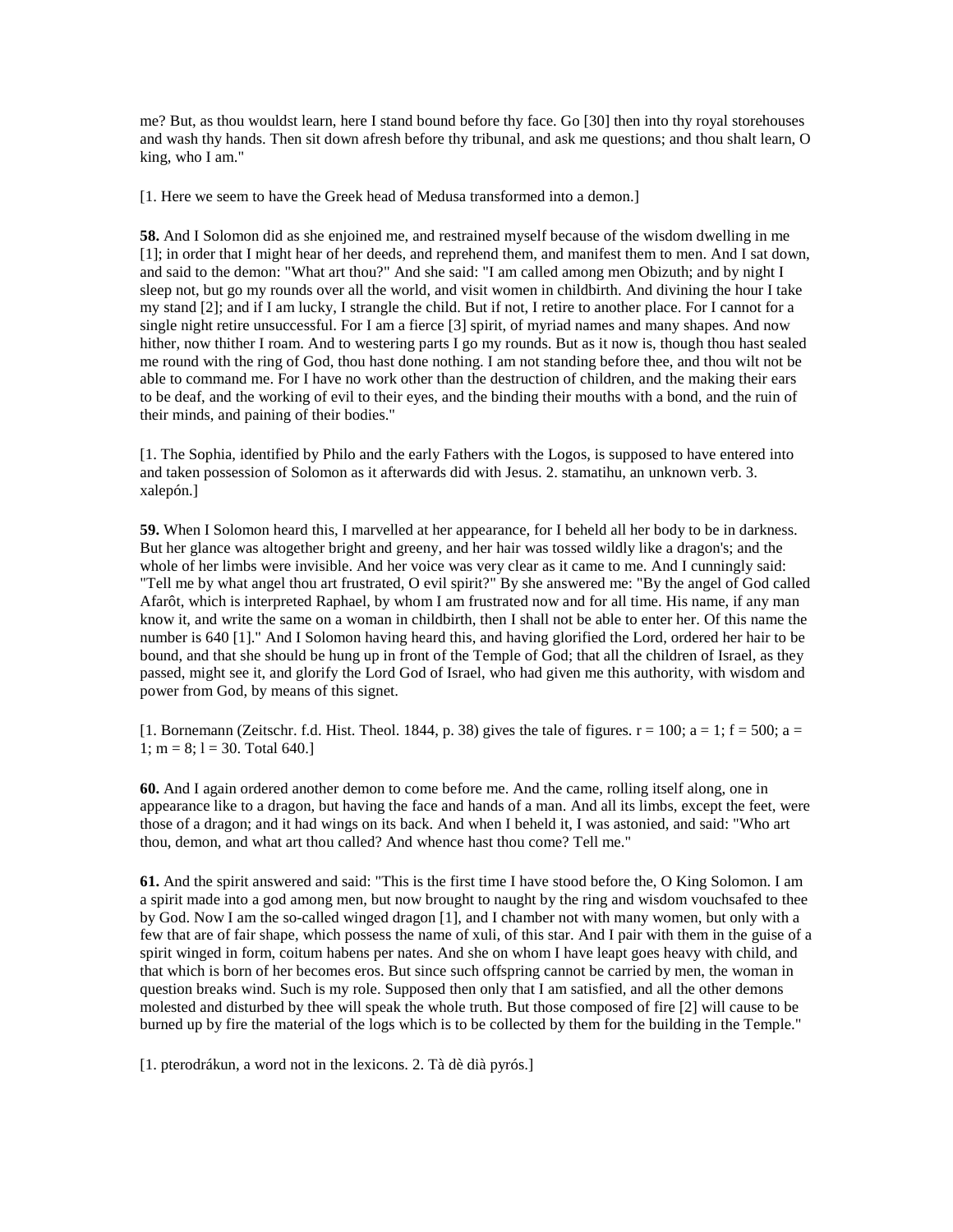**62.** And as the demon said this, I saw the spirit going forth from his mouth, and it consumed the wood of the frankincense-tree, and burned up all the logs which we had placed in the Temple of God. And I Solomon saw what the spirit had done, and I marvelled.

**63.** And, having glorified God, I asked the dragon-shaped demon, and said: "Tell me, by what angel art thou frustrated?" And he answered: "By the great angel which has its seat in the second heaven, which is called in Hebrew Bazazeth. And I Solomon, having heard this, and having invoked his angel, condemned him to saw up marbles for the building of the Temple of God; and I praised God, and commanded another demon to come before me.

**64.** And there came before my face another spirit, as it were a woman in the form she had. But on her shoulders she had two other heads with hands. And I asked her, and said: "Tell me, who art thou?" And she said to me: "I am Enêpsigos, who also have a myriad names." And I said her: "By what angel art thou frustrated?" But she said to me: "What seekest, what askest thou? I undergo changes, like the goddess I am called. And I change again, and pass into possession of another shape. And be not desirous therefore to know all that concerns me. But since thou art before me for this much, hearken. I have my abode in the moon, and for that reason I possess three forms. At times I am magically [1] invoked by the wise as Kronos. At other times, in connexion with those who bring me down, I come down and appear in another shape. The measure of the element [2] is inexplicable and indefinable, and not to be frustrated. I then, changing into these three forms, come down and become such as thou seest me; but I am frustrated by the angel Rathanael, who sits in the third heaven. This then is why I speak to thee. Yonder temple cannot contain me."

[1. mageyoméne. 2. Perhaps "the place or size of the heavenly body."]

**65.** I therefore Solomon prayed to my God, and I invoked the angel of whom Enépsigos spoke to me, and used my seal. And I sealed her with a triple chain, and (placed) beneath her the fastening of the chain. I used the seal of God, and the spirit prophesied to me, saying: "This is what thou, King Solomon, doest to us. But after a time thy kingdom shall be broken, and again in season this Temple shall be riven asunder [1]; and all Jerusalem shall be undone by the King of the Persians and Medes and Chaldaeans. And the vessels of this Temple, which thou makest, shall be put to servile uses of the gods; and along with them all the jars, in which thou dost shut us up, shall be broken by the hands of men. And then we shall go forth in great power hither and thither, and be disseminated all over the world. And we shall lead astray the inhabited world for a long season, until the Son of God is stretched upon the cross. For never before doth arise a king like unto him, one frustrating us all, whose mother shall not have contact with man. Who else can receive such authority over spirits, except he, whom the first devil will seek to tempt, but will not prevail over? The number of his name is 644 [2], which is Emmanuel. Wherefore, O King Solomon, thy time is evil, and thy years short and evil, and to thy servant shall thy kingdom be given [3]."

[1. I conjecture the sense which the word must bear in this context. 2. xmd. 3. This prophecy corresponds roughly to the one which Lactantius, Instit. Div. lib. iv. c. 18, quotes from an apocryphal Book of Solomon.]

**66.** And I Solomon, having heard this, glorified God. And though I marvelled at the apology of the demons, I did not credit it until it came true. And I did not believe their words; but when they were realized, then I understood, and at my death I wrote this Testament to the children of Israel, and gave it to them, so that they might know the powers of the demons and their shapes, and the names of their angels, by which these angels are frustrated. And I glorified the Lord God of Israel, and commanded the spirits to be bound with bonds indissoluble.

**67.** And having praised God, I commanded another spirit to come before me; and there came before my face another demon, having in front the shape of a horse, but behind of a fish. And he had a mighty voice, and said to me: "O King Solomon, I am a fierce spirit of the sea, and I am greedy of gold and silver. I am such a spirit as rounds itself and comes over the expanses of the water of the sea, and I trip up the men who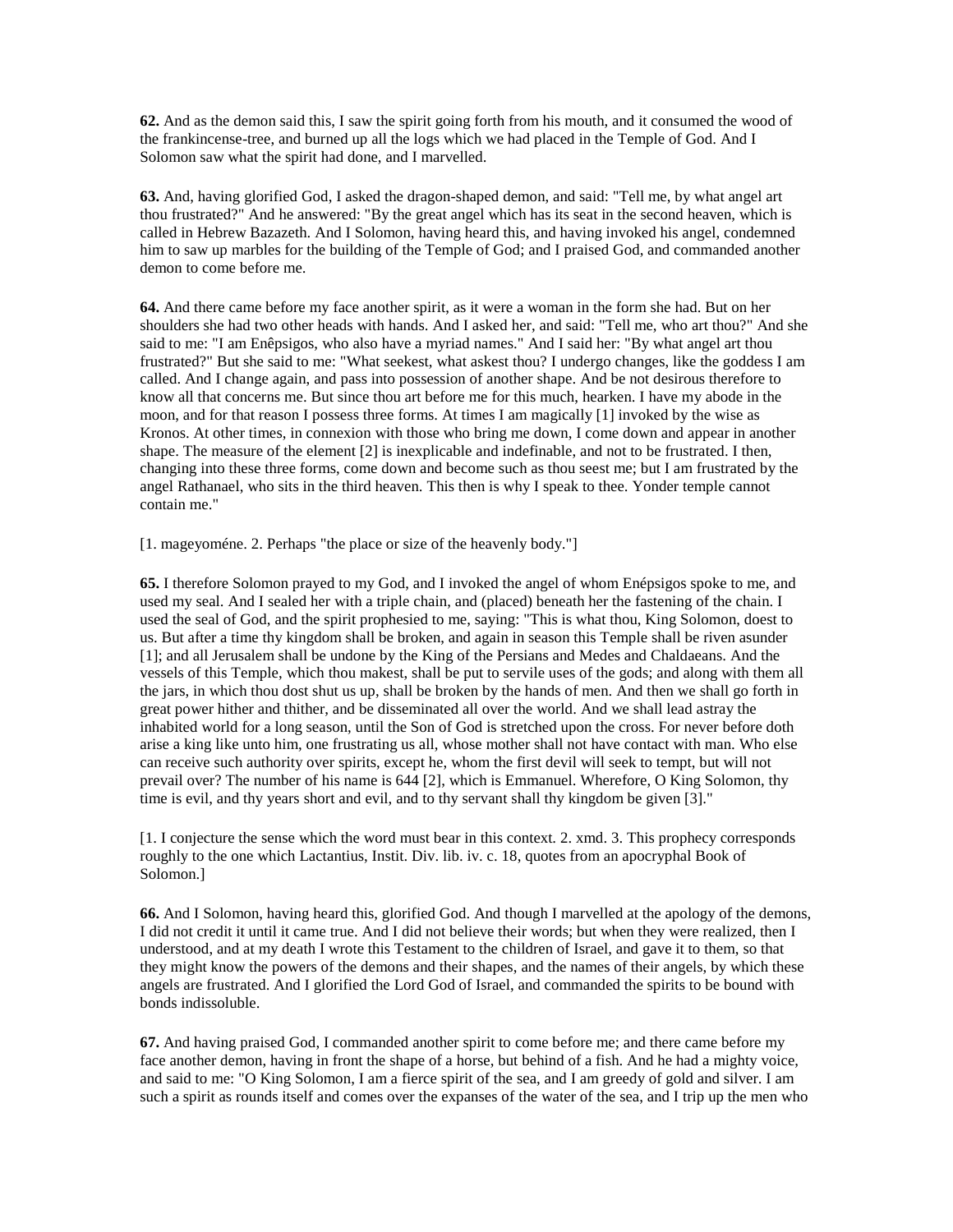sail thereon. For I round myself into a wave [1], and transform myself, and then throw myself on ships and come right in on them. And that is my business, and my way of getting hold of money and men. For I take the men, and whirl them round with myself, and hurl the men out of the sea. For I am not covetous of men's bodies, but cast them up out of the sea so far. But since Beelzeboul, ruler of the spirits of air and of those under the earth, and lord of earthly ones, hath a joint kingship with us in respect of the deeds of each one of us, therefore I went up from the sea, to get a certain outlook [2] in his company.

[1. Cp. Jude 13. That Jude here indulges in no mere metaphor is clear from the words which follow, which embody the belief detailed in the Testament of Solomon, p. 40. 2. "descent, or spiritual assault."]

**68.** "But I also have another character and role. I metamorphose myself into waves, and come up from the sea. And I show myself to men, so that those on earth call me Kuno[s]paston [1], because I assume the human form. And my name is a true one. For by my passage up into men, I send forth a certain nausea. I came then to take counsel with the prince Beelzeboul; and he bound me and delivered me into thy hands. And I am here before thee because of this seal, and thou dost now torment me [2]. Behold now, in two or three days the spirit that converseth with thee will fail, because I shall have no water."

[1. Cf. Pliny, Nat. Hist. 24. 74 "Cynosbaton, alii Cynospaston, alii neurospaston vocant; folium habet vestigio hominis simile. Fert et uvam nigram, in cuius acino nervum habet, unde neurospastos dicitur." The human form revealed itself in the footstep, which the leaf resembled. 2. basaníxeis. Cp. Matt. viii. 6, 29; xiv. 24; Mark v. 7.]

**69.** And I said to him: "Tell me by what angel thou art frustrated." And he answered: "By Iameth." And I glorified God. I commanded the spirit to be thrown into a phial along with ten jugs of sea-water of two measures each [1]. And I sealed them round above the marbles and asphalt and pitch in the mouth of the vessel. And having sealed it with my ring, I ordered it to be deposited in the Temple of God. And I ordered another spirit to come before me.

[1. Cp. John ii. 6.]

**70.** And there came before my face another enslaved spirit, having obscurely the form of a man, with gleaming eyes, and bearing in his hand a blade. And I asked: "Who art thou? But he answered: "I am a lascivious spirit, engendered of a giant man who dies in the massacre in the time of the giants." I said to him: "Tell me what thou art employed on upon earth, and where thou hast thy dwelling."

**71.** And he said: "My dwelling is in fruitful places, but my procedure is this. I seat myself beside the men who pass along among the tombs, and in untimely season I assume the form of the dead; and if I catch any one, I at once destroy him with my sword. But if I cannot destroy him, I cause him to be possessed with a demon, and to devour his own flesh, and the hair to fall off his chin." But I said to him: "Do thou then be in fear of the God of heaven and of earth, and tell me by angel thou art frustrated." And he answered: "He destroys me who is to become Saviour, a man whose number, if any one shall write it on his forehead [1], he will defeat me, and in fear I shall quickly retreat. And, indeed, if any one write this sign on him, I shall be in fear." And I Solomon, on hearing this, and having glorified the Lord God, shut up this demon like the rest.

[1. Rev. ix. 4; xiii, 16, 17.]

**72.** And I commanded another demon to come before me. And there came before my face thirty-six spirits, their heads shapeless like dogs, but in themselves they were human in form; with faces of asses, faces of oxen, and faces of birds. And I Solomon, on hearing and seeing them, wondered, and I asked them and said: "Who are you?" But they, of one accord with one voice, said [1]: "We are the thirty-six elements, the world-rulers [2] of this darkness. But, O King Solomon, thou wilt not wrong us nor imprison us, nor lay command on us; but since the Lord God has given thee authority over every spirit, in the air, and on the earth, and under the earth, therefore do we also present ourselves before thee like the other spirits, from ram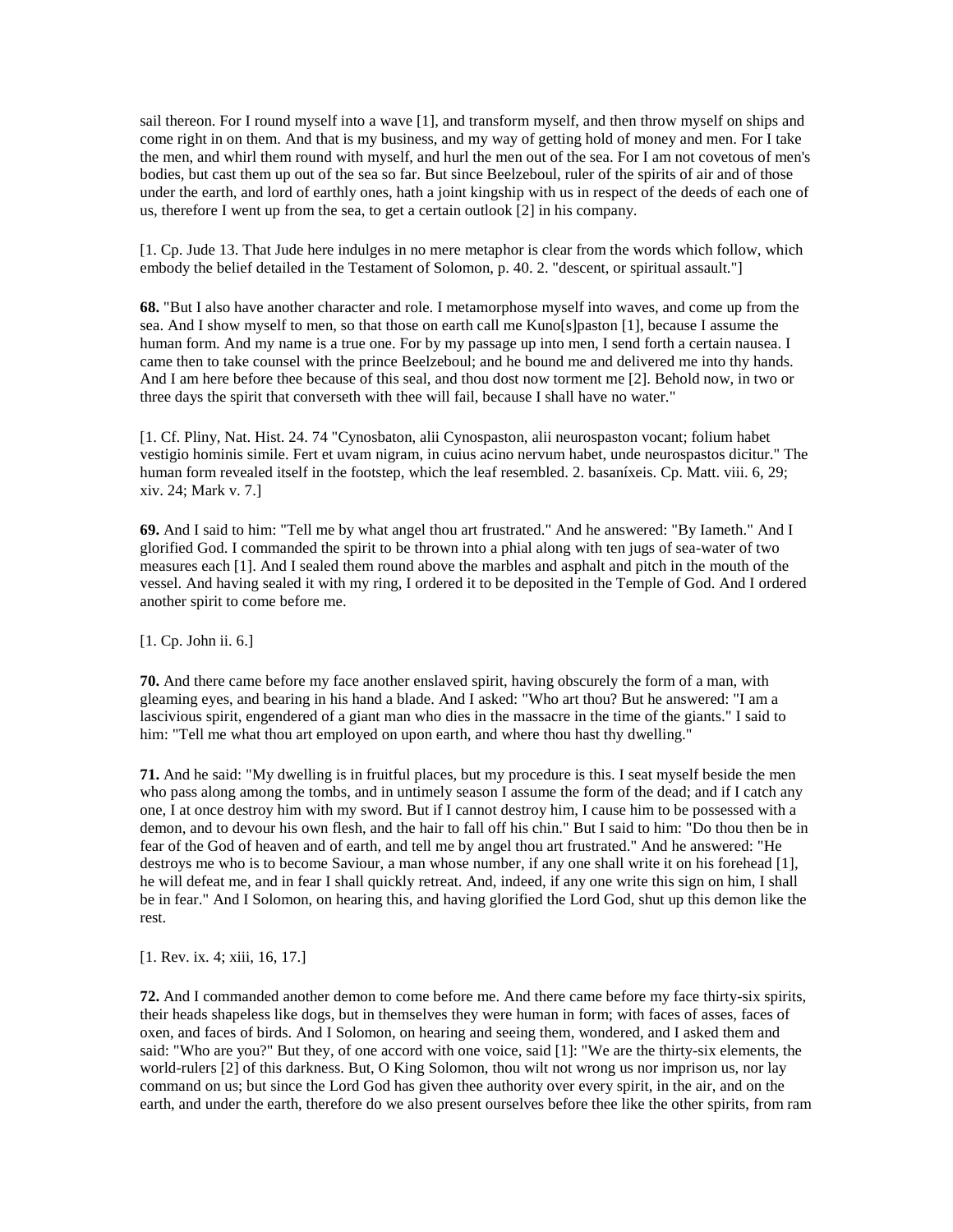and bull, from [35] both twin and crab, lion and virgin, scales and scorpion, archer, goat-horned, waterpourer, and fish.

[1. Acts ii. 1. 2. kosmokratores. Cp. Paul, Eph. vi. 12; Origen, c. Celsum, viii, 58.]

**73.** Then I Solomon invoked the name of the Lord Sabaoth, and questioned each in turn as to what was its character. And I bade each one come forward and tell of its actions. Then the first one came forward, and said: "I am the first decans of the zodiacal circle, and I am called the ram, and with me are these two." So I put to them the question: "Who are ye called?" The first said: "I, O Lord, am called Ruax, and I cause the heads of men to be idle, and I pillage their brows. But let me only hear the words, 'Michael, imprison Ruax,' and at once I retreat."

**74.** And the second said: "I am called Barsafael, and I cause those who are subject to my hour to feel the pain of migraine. If only I hear the words, 'Gabriel, imprison Barsafael,' at once I retreat."

**75.** The third said: "I am called Arôtosael. I do harm to eyes, and grievously injure them. Only let me hear the words, 'Uriel, imprison Aratosael' (sic), at once I retreat . . . . .[1]"

[1. There seems to be a lacuna here.]

**76.** The fifth said: "I am called Iudal, and I bring about a block in the ears and deafness of hearing. If I hear, 'Uruel Iudal,' I at once retreat."

**77.** The sixth said: "I am called Sphendonaêl. I cause tumours of the parotid gland, and inflammations of the tonsils, and tetanic recurvation [1]. If I hear, 'Sabrael, imprison Sphendonaêl,' at once I retreat.''

[1. The Greek medical terms which stand in the Greek text are found in Hippocrates, Galen, and Cuel. Aurel.]

**78.** And the Seventh said: "I am called Sphandôr, and I weaken the strength of the shoulders, and cause them to tremble; and I paralyze the nerves of the hands, and I break and bruise the bones of the neck. And I, I suck out the marrow. But if I hear the words, 'Araêl, imprison Sphandôr,' I at once retreat."

**79.** And the eight said: "I am called Belbel. I distort the hearts and minds of men. If I hear the words, 'Araêl, imprison Belbel,' I at once retreat."

**80.** And the ninth said: "I am called Kurtaêl. I send colics in the bowels. I induce pains. If I hear the words, 'Iaôth, imprison Kurtaêl,' I at once retreat."

**81.** The tenth said: "I am called Metathiax. I cause the reins to ache. If I hear the words, 'Adônaêl, imprison Metathiax,' I at once retreat."

**82.** The eleventh said: "I am called Katanikotaêl. I create strife and wrongs in men's homes, and send on them hard temper. If any one would be at peace in his home, let him write on seven leaves of laurel the name of the angel that frustrates me, along with these names: Iae, Ieô, sons of Sabaôth, in the name of the great God let him shut up Katanikotaêl. Then let him wash the laurel-leaves in water, and sprinkle his house with the water, from within to the outside. And at once I retreat."

**83.** The twelfth said: "I am called Saphathoraél, and I inspire partisanship in men, and delight in causing them to stumble. If any one will write on paper these names of angels, Iacô, Iealô, Iôelet, Sabaôth, Ithoth, Bae, and having folded it up, wear it round his neck or against his ear, I at once retreat and dissipate the drunken fit."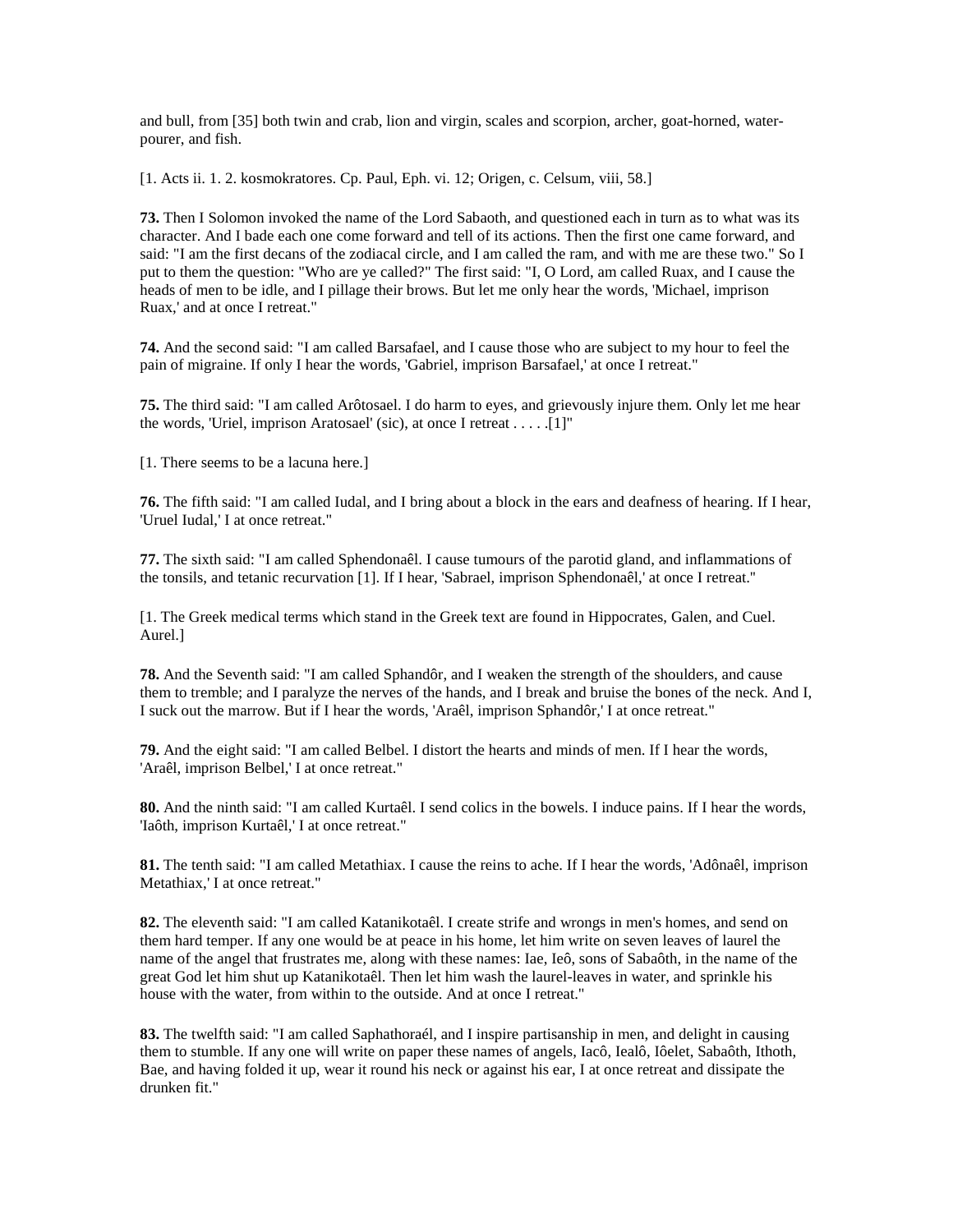**84.** The thirteenth said: "I am called Bobêl (sic), and I cause nervous illness by my assaults. If I hear the name of the great 'Adonaêl, imprison Bothothêl,' I at once retreat."

**85.** The fourteenth said: "I am called Kumeatêl, and I inflict shivering fits and torpor. If only I hear the words: 'Zôrôêl, imprison Kumentaêl,' I at once retreat."

**86.** The fifteenth said: "I am called Roêlêd. I cause cold and frost and pain in the stomach. Let me only hear the words: 'Iax, bide not, be not warmed, for Solomon is fairer than eleven fathers,' I at [once] retreat."

**87.** The sixteenth said: "I am called Atrax. I inflict upon men fevers, irremediable and harmful. If you would imprison me, chop up coriander [1] and smear it on the lips, reciting the following charm: 'The fever which is from dirt. I exorcise thee by the throne of the most high God, retreat from dirt and retreat from the creature fashioned by God.' And at once I retreat."

[1. Pliny, Nat. Hist. xx. 20, notes the same use of coriander: "Seminis grana tria in tertianis devorari iubent aliqui ante accessionem, vel plura illini fronti." The Testament evidently belongs to Pliny's age.]

**88.** The seventeenth said: "I am called Ieropaêl. On the stomach of men I sit, and cause convulsions in the bath and in the road; and wherever I be found, or find a man, I throw him down. But if any one will say to the afflicted into their ear these names, three times over, into the right ear: 'Iudarizê, Sabunê, Denôê,' I at once retreat."

**89.** The eighteenth said: "I am called Buldumêch. I separate wife from husband and bring about a grudge between them. If any one write down the names of thy sires, Solomon, on paper and place it in the antechamber of his house, I retreat thence. And the legend written shall be as follows: 'The God of Abram, and the God of Isaac, and the God of Jacob commands thee -- retire from this house in peace.' And I at once retire."

**90.** The nineteenth said: "I am called Naôth, and I take my seat on the knees of men. If any one write on paper: 'Phnunoboêol, depart Nathath, and touch thou not the neck,' I at once retreat."

**91.** The twentieth said: "I am called Marderô. I send on men incurable fever. If any one write on the leaf of a book: 'Sphênêr, Rafael, retire, drag me not about, flay me not,' and tie it round his neck, I at once retreat."

**92.** The twenty-first said: "I am called Alath, and I cause coughing and hard-breathing in children. If any one write on paper: 'Rorêx, do thou pursue Alath,' and fasten it round his neck, I at once retire... [1]"

[1. There must here be a lacuna in the text.]

**93.** The twenty-third said: "I am called Nefthada. I cause the reins to ache, and I bring about dysury. If any one write on a plate of tin the words: 'Iathôth, Uruêl, Nephthada,' and fasten it round the loins, I at once retreat."

**94.** The twenty-fourth said: "I am called Akton. I cause ribs and lumbic muscles to ache. If one engrave on copper material, taken from a ship which has missed its anchorage, this: 'Marmaraôth, Sabaôth, pursue Akton,' and fasten it round the loin, I at once retreat."

**95.** The twenty-fifth said: "I am called Anatreth, and I rend burnings and fevers into the entrails. But if I hear: 'Arara, Charara,' instantly do I retreat."

**96.** The twenty-sixth said: "I am called Enenuth. I steal away men's minds, and change their hearts, and make a man toothless (?). If one write: 'Allazoôl, pursue Enenuth,' and tie the paper round him, I at once retreat."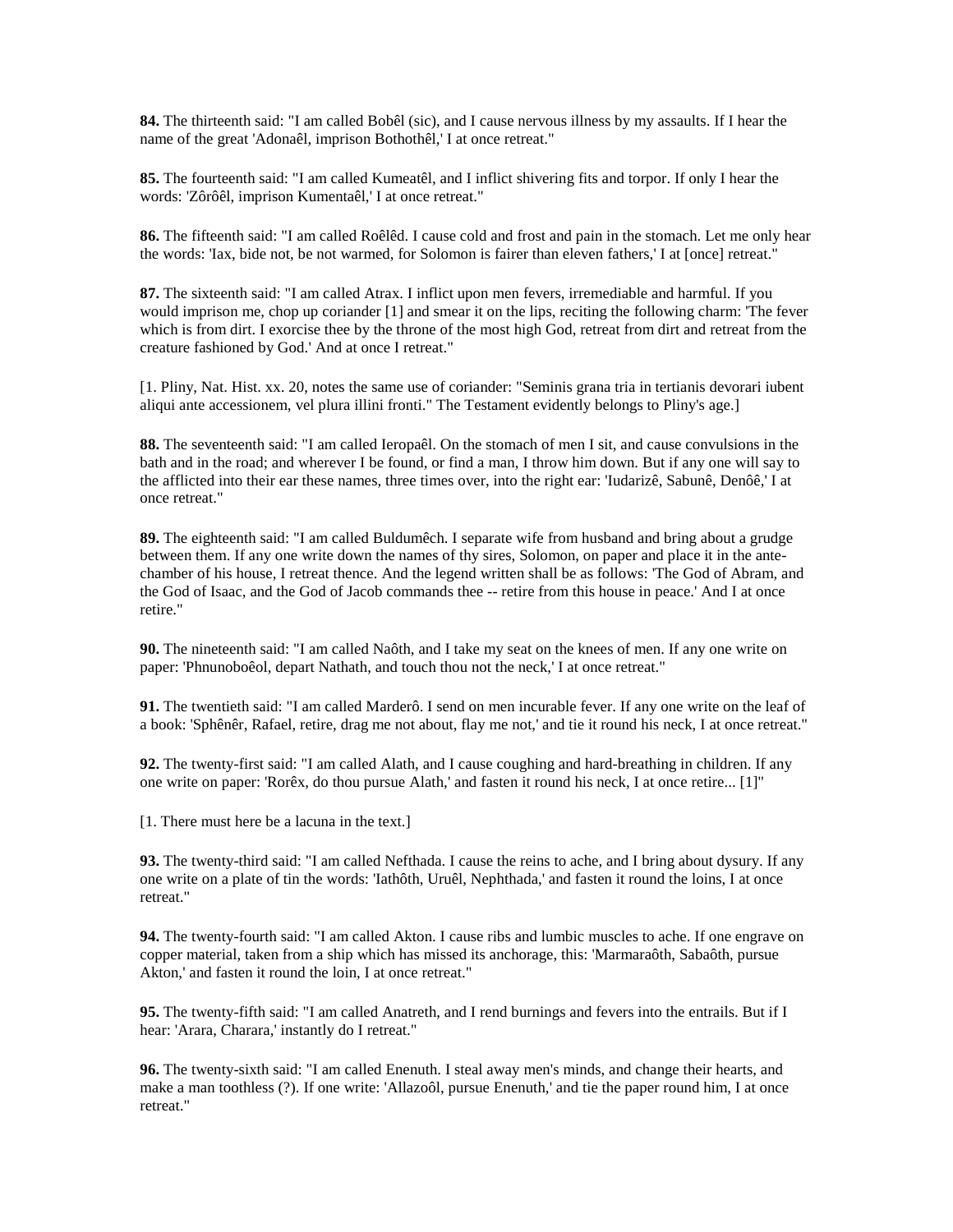**97.** The twenty-seventh said: "I am called Phêth. I make men consumptive and cause hemorrhagia. ,If one exorcise me in wine, sweet-smelling and unmixed by the eleventh aeon [1], and say: 'I exorcise thee by the eleventh aeon to stop, I demand, Phêth (Axiôphêth),' then give it to the patient to drink, and I at once retreat."

[1. A Gnostic reference. Just above "eleven fathers" were mentioned.] 98. The twenty-eighth said: "I am called Harpax, and I send sleeplessness on men. If one write 'Kokphnêdismos,' and bind it round the temples, I at once retire."

**99.** The twenty-ninth said: "I am called Anostêr. I engender uterine mania and pains in the bladder. If one powder into pure oil three seeds of laurel and smear it on, saying: 'I exorcise thee, Anostêr. Stop by Marmaraô,' at once I retreat."

**100.** The thirtieth said: "I am called Alleborith. If in eating fish one has swallowed a bone, then he must take a bone from the fish and cough, and at once I retreat."

**101.** The thirty-first said: "I am called Hephesimireth, and cause lingering disease. If you throw salt, rubbed in the hand, into oil and smear it on the patient, saying: 'Seraphim, Cherubim, help me!' I at once retire."

**102.** The thirty-second said: "I am called Ichthion. I paralyze muscles and contuse them. If I hear 'Adonaêth, help!' I at once retire."

**103.** The thirty-third said: "I am called Agchoniôn. I lie among swaddling-clothes and in the precipice. And if any one write on fig-leaves 'Lycurgos,' taking away one letter at a time, and write it, reversing the letters, I retire at once. 'Lycurgos, ycurgos, kurgos, yrgos, gos, os [1].'"

[1. botrydón, for which Bornemann conjectures boystrofydón. There is a parallel in a magic papyrus edited by Dieterich (Abraxas, p. 185).]

**104.** The thirty-fourth said: "I am called Autothith. I cause grudges and fighting. Therefore I am frustrated by Alpha and Omega, if written down."

**105.** The thirty-fifth said: "I am called Phthenoth. I cast evil eye on every man. Therefore, the eye muchsuffering, if it be drawn. frustrates me."

**106.** The thirty-sixth said: "I am called Bianakith. I have a grudge against the body. I lay waste houses, I cause flesh to decay, and all else that is similar. If a man write on the front-door of his house: 'Mêltô, Ardu, Anaath,' I flee from that place."

**107.** And I Solomon, when I heard this, glorified the God of heaven and earth. And I commanded them to fetch water in the Temple of God. And I furthermore prayed to the Lord God to cause the demons without, that hamper humanity, to be bound and made to approach the Temple of God. Some of these demons I condemned to do the heavy work of the construction of the Temple of God. Others I shut up in prisons. Others I ordered to wrestle with fire in (the making of) gold and silver, sitting down by lead and spoon. And to make ready places for the other demons in which they should be confined.

**108.** And I Solomon had much quiet in all the earth, and spent my life in profound peace, honoured by all men and by all under heaven. And I built the entire Temple of the Lord God. And my kingdom was prosperous, and my army was with me. And for the rest the city of Jerusalem had repose, rejoicing and delighted. And all the kings of the earth came to me from the ends of the earth to behold the Temple which I builded to the Lord God. And having heard of the wisdom given to me, they did homage to me in the Temple, bringing gold and silver and precious stones, many and divers, and bronze, and iron, and lead, and cedar logs. And woods decay not they brought me, for the equipment of the Temple of God.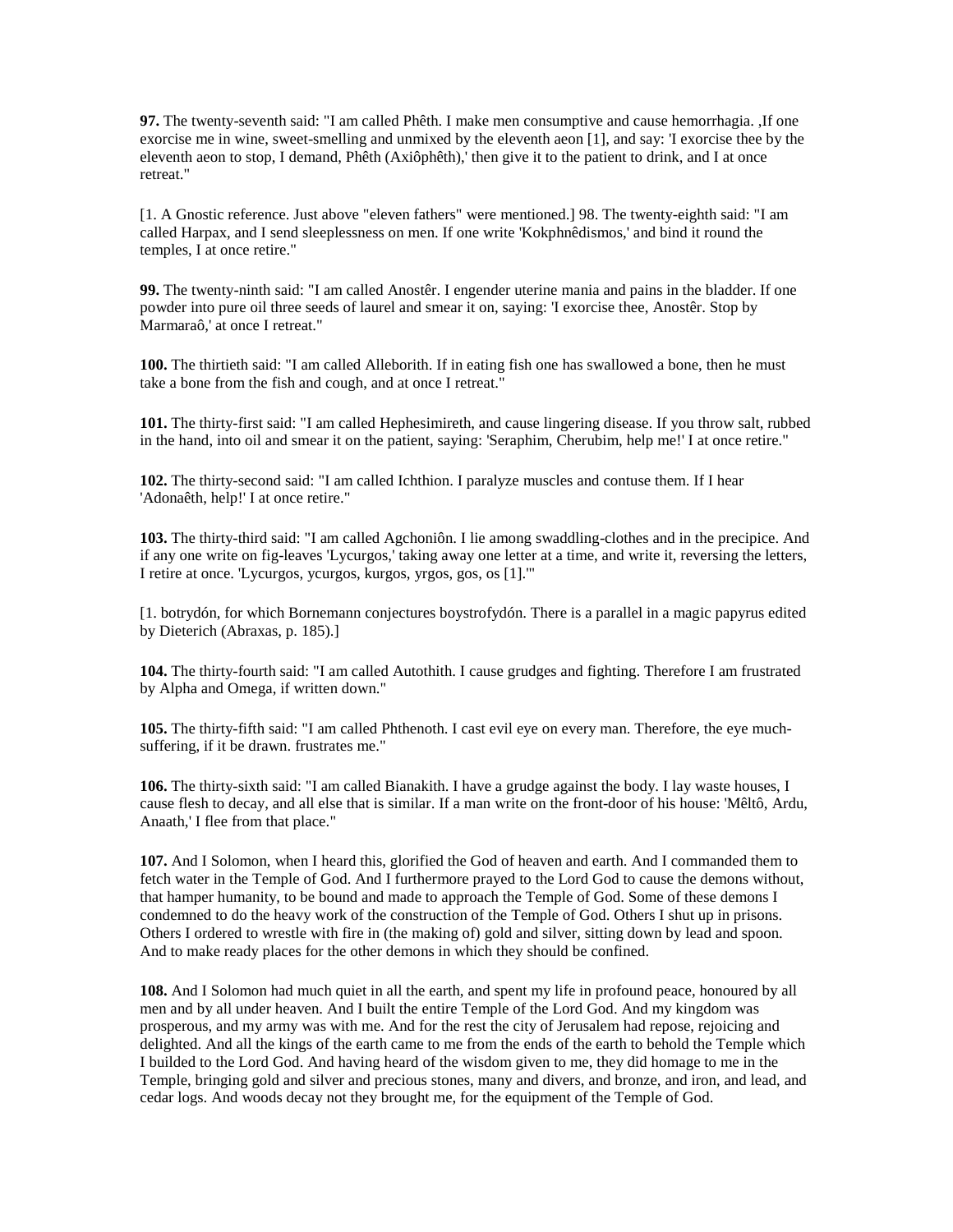**109.** And among them also the queen of the South, being a witch, came in great concern and bowed low before me to the earth. And having heard my wisdom, she glorified the God of Israel, and she made formal trial of all my wisdom, of all love in which I instructed her, according to the wisdom imparted to me. And all the sons of Israel glorified God.

**110.** And behold, in those days one of the workmen, of ripe old age, threw himself down before me, and said: "King Solomon, pity me, because I am old." So I bade him stand up, and said: "Tell me, old man, all you will." And he answered: "I beseech you king, I have an only-born son, and he insults and beats me openly, and plucks out the hair of my head, and threatens me with a painful death. Therefore I beseech you avenge me.

**111.** And I Solomon, on hearing this, felt compunction as I looked at his old age; and I bade the child be brought to me. And when he was brought I questioned him whether it were true. And the youth said: "I was not so filled with madness as to strike my father with my hand. Be kind to me, O king. For I have not dared to commit such impiety, poor wretch that I am." But I Solomon on hearing this from the youth, exhorted the old man to reflect on the matter, and accept his son's apology. However, he would not, but said he would rather let him die. And as the old man would not yield, I was about to pronounce sentence on the youth, when I saw Ornias the demon laughing. I was very angry at the demon's laughing in my presence; and I ordered my men to remove the other parties, and bring forward Ornias before my tribunal. And when he was brought before me, I said to him: "Accursed one, why didst thou look at me and laugh?" And the demon answered: "Prithee, king, it was not because of thee I laughed, but because of this ill-starred old man and the wretched youth, his son. For after three days his son will die untimely; and lo, the old man desires to foully make away with him."

**112.** But I Solomon, having heard this, said to the demon: "Is that true that thou speakest?" And he answered: "It is true; O king." And I, on hearing that, bade them remove the demon, and that they should again bring before me the old man with his son. I bade them [40] make friends with one another again, and I supplied them with food. And then I told the old man after three days to bring his son again to me here; "and," said I, "I will attend to him." And they saluted me, and went their way.

**113.** And when they were gone I ordered Ornias to be brought forward, and said to him: "Tell me how you know this;" and he answered: "We demons ascend into the firmament of heaven, and fly about among the stars. And we hear the sentences which go forth upon the souls of men, and forthwith we come, and whether by force of influence, or by fire, or by sword, or by some accident, we veil our act of destruction; and if a man does not die by some untimely disaster or by violence, then we demons transform ourselves in such a way as to appear to men and be worshipped in our human nature."

**114.** I therefore, having heard this, glorified the Lord God, and again I questioned the demon, saying: "Tell me how ye can ascend into heaven, being demons, and amidst the stars and holy angels intermingle." And he answered: "Just as things are fulfilled in heaven, so also on earth (are fulfilled) the types [1] of all of them. For there are principalities, authorities, world-rulers [2], and we demons fly about in the air; and we hear the voices of the heavenly beings, and survey all the powers. And as having no ground (basis) on which to alight and rest, we lose strength and fall off like leaves from trees. And men seeing us imagine that the stars are falling from heaven. But it is not really so, O king; but we fall because of our weakness, and because we have nowhere anything to lay hold of; and so we fall down like lightnings [3] in the depth of night and suddenly. And we set cities in flames and fire the fields. For the stars have firm foundations in the heavens like the sun and the moon."

[1. Cp. Heb. viii. 5. 2. Cp. Rom. viii. 38. 3. Luke x. 18: "I beheld Satan as lightning fall from heaven." June 13.]

**115.** And I Solomon, having heard this, ordered the demon to be guarded for five days. And after the five days I recalled the old man, and was about to question him. But he came to me in grief and with black face. And I said to him: "Tell me, old man, where is thy son? And what means this garb?" And he answered: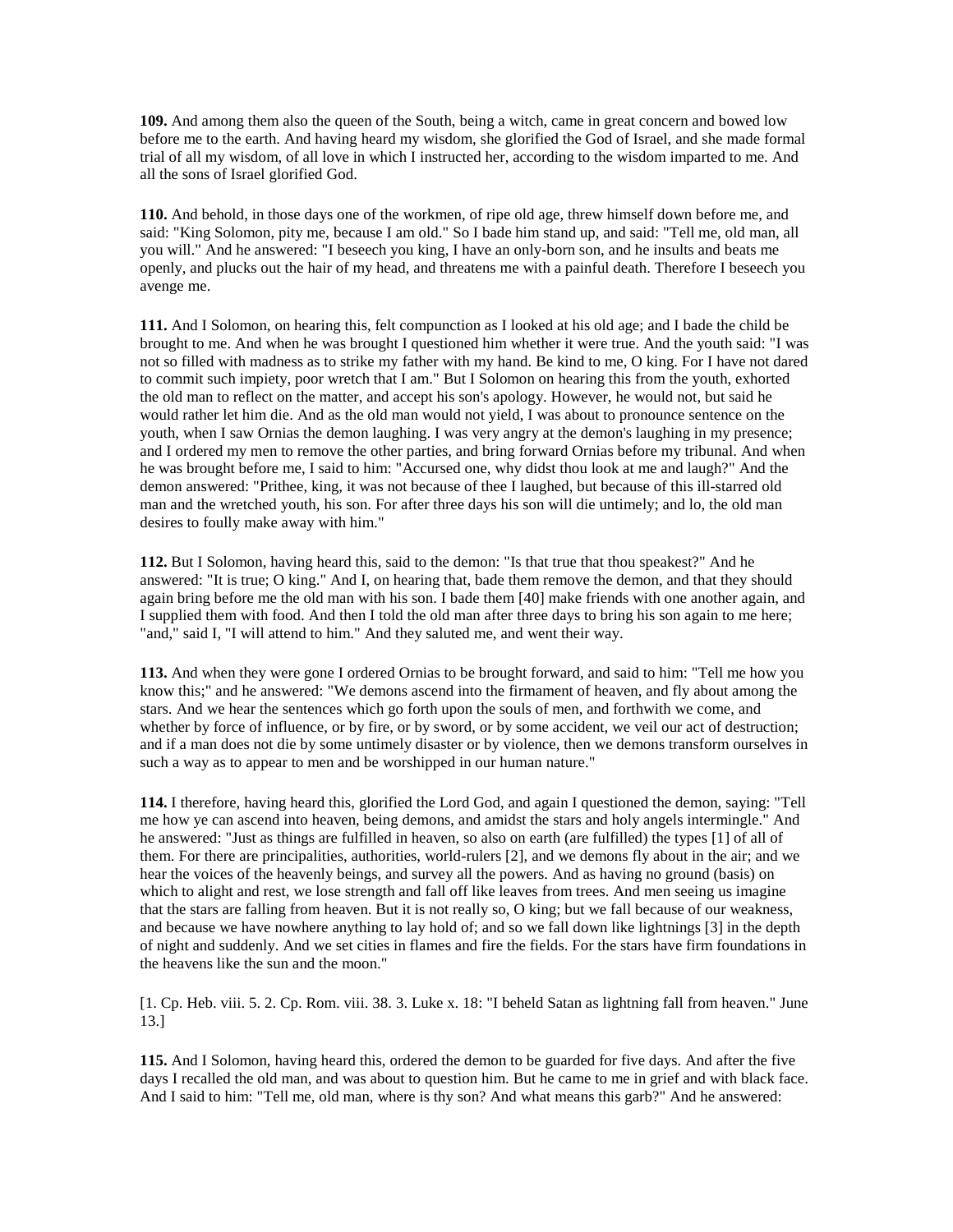"Lo, I am become childless, and sit by my son's grave in despair. For it is already two days that he is dead." But I Solomon, on hearing that, and knowing that the demon Ornias had told me the truth, glorified the God of Israel.

**116.** And the queen of the South saw all this, and marvelled, [41] glorifying the God of Israel; and she beheld the Temple of the Lord being builded. And she gave a siklos [1] of gold and one hundred myriads of silver and choice bronze, and she went into the Temple. And (she beheld) the altar of incense and the brazen supports of this altar, and the gems of the lamps flashing forth of different colours, and of the lampstand of stone, and of emerald, and hyacinth, and sapphire; and she beheld the vessels of gold, and silver, and bronze, and wood, and the folds of skins dyed red with madder. And she saw the bases of the pillars of the Temple of the Lord. All were of one gold ... [2] apart from the demons whom I condemned to labour. And there was peace in the circle of my kingdom and over all the earth.

[1. A shekel. Philo has the form síklos, i. 468. síglos is the usual spelling in the LXX. 2. There seems to be here a lacuna in the MS.]

**117.** And it came to pass, which I was in my kingdom, the King of the Arabians, Adares, sent me a letter, and the writing of the letter was written as follows: --

"To King Solomon, all hail! Lo, we have heard, and it hath been heard unto all the ends of the earth, concerning the wisdom vouchsafed in thee, and that thou art a man merciful from the Lord. And understanding hath been granted thee over all the spirits of the air, and on earth, and under the earth. Now, forasmuch as there is present in the land of Arabia a spirit of the following kind: at early dawn there begins to blow a certain wind until the third hour. And its blast is harsh and terrible, and it slays man and beast. And no spirit can live upon earth against this demon. I pray thee then, forasmuch as the spirit is a wind, contrive something according to the wisdom given in thee by the Lord thy God, and deign to send a man able to capture it. And behold, King Solomon, I and my people and all my land will serve thee unto death. And all Arabia shall be at peace with thee, if thou wilt perform this act of righteousness for us. Wherefore we pray thee, contemn not our humble prayer, and suffer not to be utterly brought to naught the eparchy subordinated to thy authority. Because we are suppliants, both I and my people and all my land. Farewell to my Lord. All health!"

**118.** And I Solomon read this epistle; and I folded it up and gave it to my people, and said to them: "After seven days shalt thou remind me of this epistle. And Jerusalem was built, and the Temple was being completed. And there was a stone [1], the end stone of the corner lying there, great, chosen out, one which I desired lay in the head of the corner of the completion of the Temple. And all the workmen, and all the demons helping them came to the same place to bring up the stone and lay it on the pinnacle of the holy Temple, and were not strong enough to stir it, and lay it upon the corner allotted to it. For that stone was exceedingly great and useful for the corner of the Temple."

[1. Cp. I Pet. ii. 6, 7, who combines in the same way Ps. cxviii. 22 and Isa. xxviii. 16. Cp. Matt. xxi. 42, Mark xii, 10, Luke xx, 17.]

**119.** And after seven days, being reminded of the epistle of Adares, King of Arabia, I called my servant and said to him: "Order thy camel and take for thyself a leather flask, and take also this seal. And go away into Arabia to the place in which the evil spirit blows; and there take the flask, and the signet-ring in front of the mouth of the flask, and (hold them) towards the blast of the spirit. And when the flask is blown out, thou wilt understand that the demon is (in it). Then hastily tie up the mouth of to flask, and seal it securely with the seal-ring, and lay it carefully on the camel and bring it me hither. And if on the way it offer thee gold or silver or treasure in return for letting it go, see that thou be not persuaded. But arrange without using oath to release it. And then if it point out to the places where are gold or silver, mark the places and seal them with this seal. And bring the demon to me. And now depart, and fare thee well."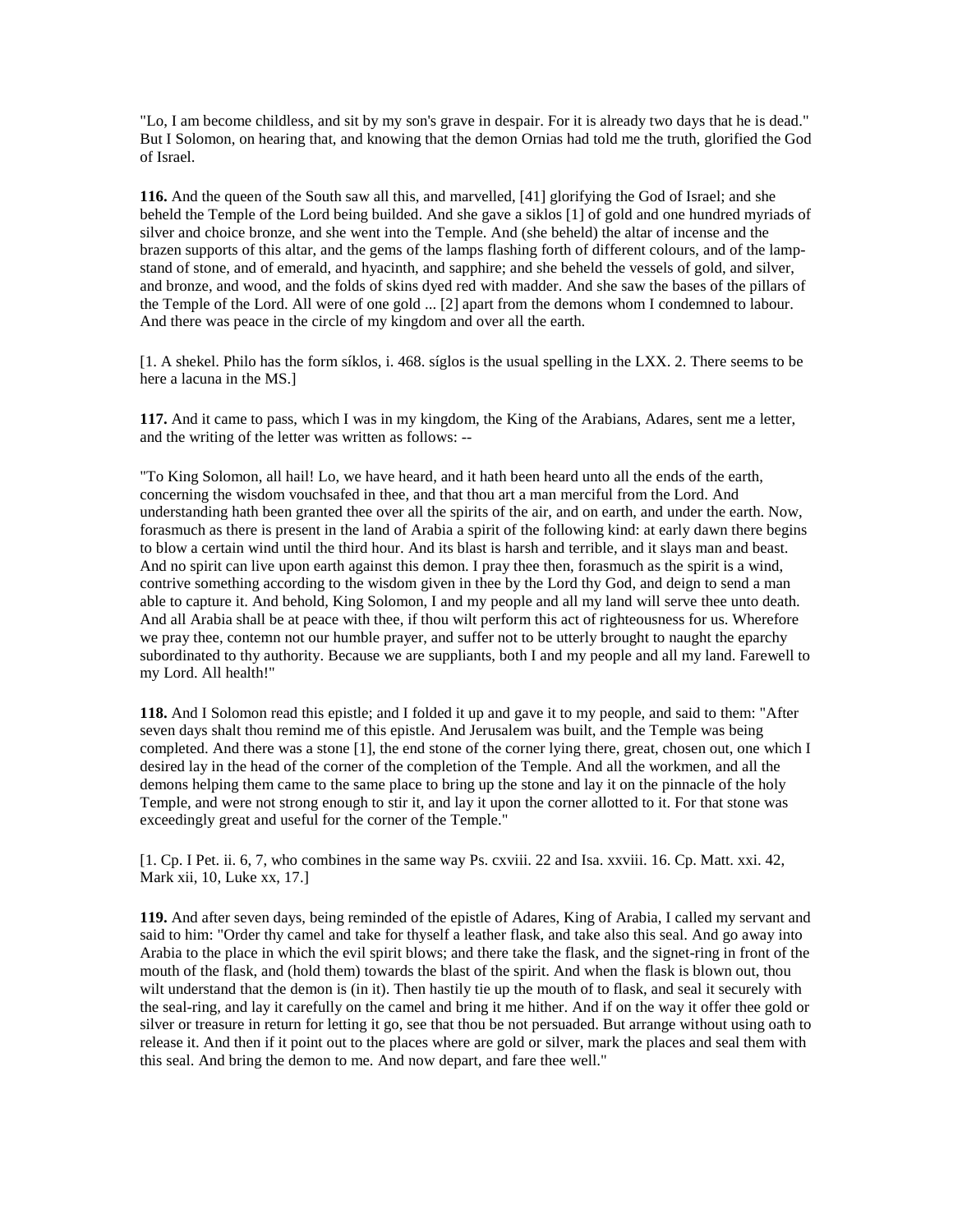**120.** Then the youth did as was bidden him. And he ordered his camel, and laid on it a flask, and set off into Arabia. And the men of that region would not believe that he would be able to catch the evil spirit. And when it was dawn, the servant stood before the spirit's blast, and laid the flask on the ground, and the finger-ring on the mouth of the flask. And the demon blew through the middle of the finger-ring into the mouth of the flask, and going in blew out the flask. But the man promptly stood up to it and drew tight with his hand the mouth of the flask, in the name of the Lord God of Sabaôth. And the demon remained within the flask. And after that the youth remained in that land three days to make trial. And the spirit no longer blew against that city. And all the Arabs knew that he had safely shut in the spirit.

**121.** Then the youth fastened the flask on the camel, and the Arabs sent him forth on his way with much honour and precious gifts, praising and magnifying the God of Israel. But the youth brought in the bag and laid it in the middle of the Temple. And on the next day, I King Solomon, went into the Temple of God and sat in deep distress about the stone of the end of the corner. And when I entered the Temple, the flask stood up and walked around some seven steps and then fell on its mouth and did homage to me. And I marvelled that even along with the bottle the demon still had power and could walk about; and I commanded it to stand up. And the flask stood up, and stood on its feet all blown out. And I questioned him, saying: "Tell me, who art thou?" And the spirit within said: "I am the demon called Ephippas, that is in Arabia." And I said to him: "Is this thy name?" And he answered: "Yes; wheresoever I will, I alight and set fire and do to death."

**122.** And I said to him: "By what angel art thou frustrated?" And he answered: "By the only-ruling God, that hath authority over me even to be heard. He that is to be born of a virgin and crucified by the Jews on a cross. Whom the angels and archangels worship. He doth frustrate me, and enfeeble me of my great strength, which has been given me by my father the devil." And I said to him: "What canst thou do?'' And he answered: ''I am able to remove [1] mountains, to overthrow the oaths of kings. I wither trees and make their leaves to fall off." And I said to him: "Canst thou raise this stone, and lay it for the beginning of this corner which exists in the fair plan of the Temple [2]?'' And he said: "Not only raise this, O king; but also, with the help of the demon who presides over the Red Sea, I will bring up the pillar of air [3], and will stand it where thou wilt in Jerusalem.''

[1. Cp. the faith which removes mountains. 2. Bornemann suggests that the gate of the Temple called Beautiful (Acts iii. 2, 10) is referred to. 3. I conjecture the sense.

**123.** Saying this, I laid stress on him, and the flask became as if depleted of air. And I placed it under the stone, and (the spirit) girded himself up, and lifted it up top of the flask. And the flask went up the steps, carrying the stone, and laid it down at the end of the entrance of the Temple. And I Solomon, beholding the stone raised aloft and placed on a foundation, said: "Truly the Scripture is fulfilled, which says: 'The stone which the builders rejected on trial, that same is become the head of the corner.' For this it is not mine to grant, but God's, that the demon should be strong enough to lift up so great a stone and deposit it in the place I wished."

**124.** And Ephippas led the demon of the Red Sea with the column. And they both took the column and raised it aloft from the earth. And I outwitted these two spirits, so that they could not shake the entire earth in a moment of time. And then I sealed round with my [44] ring on this side and that, and said: "Watch." And the spirits have remained upholding it until this day, for proof of the wisdom vouchsafed to me. And there the pillar was hanging of enormous size, in mid air, supported by the winds. And thus the spirits appeared underneath, like air, supporting it. And if one looks fixedly, the pillar is a little oblique, being supported by the spirits; and it is so to day.

**125.** And I Solomon questioned the other spirit which came up with the pillar from the depth of the Red Sea. And I said to him: "Who art thou, and what calls thee? And what is thy business? For I hear many things about thee.'' And the demon answered: "I, O King Solomon, am called Abezithibod. I am a descendant of the archangel. Once as I sat in the first heaven, of which the name is Ameleouth -- I then am a fierce spirit and winged, and with a single wing, plotting against every spirit under heaven. I was present when Moses went in before Pharaoh, king of Egypt, and I hardened his heart. I am he whom Iannes and